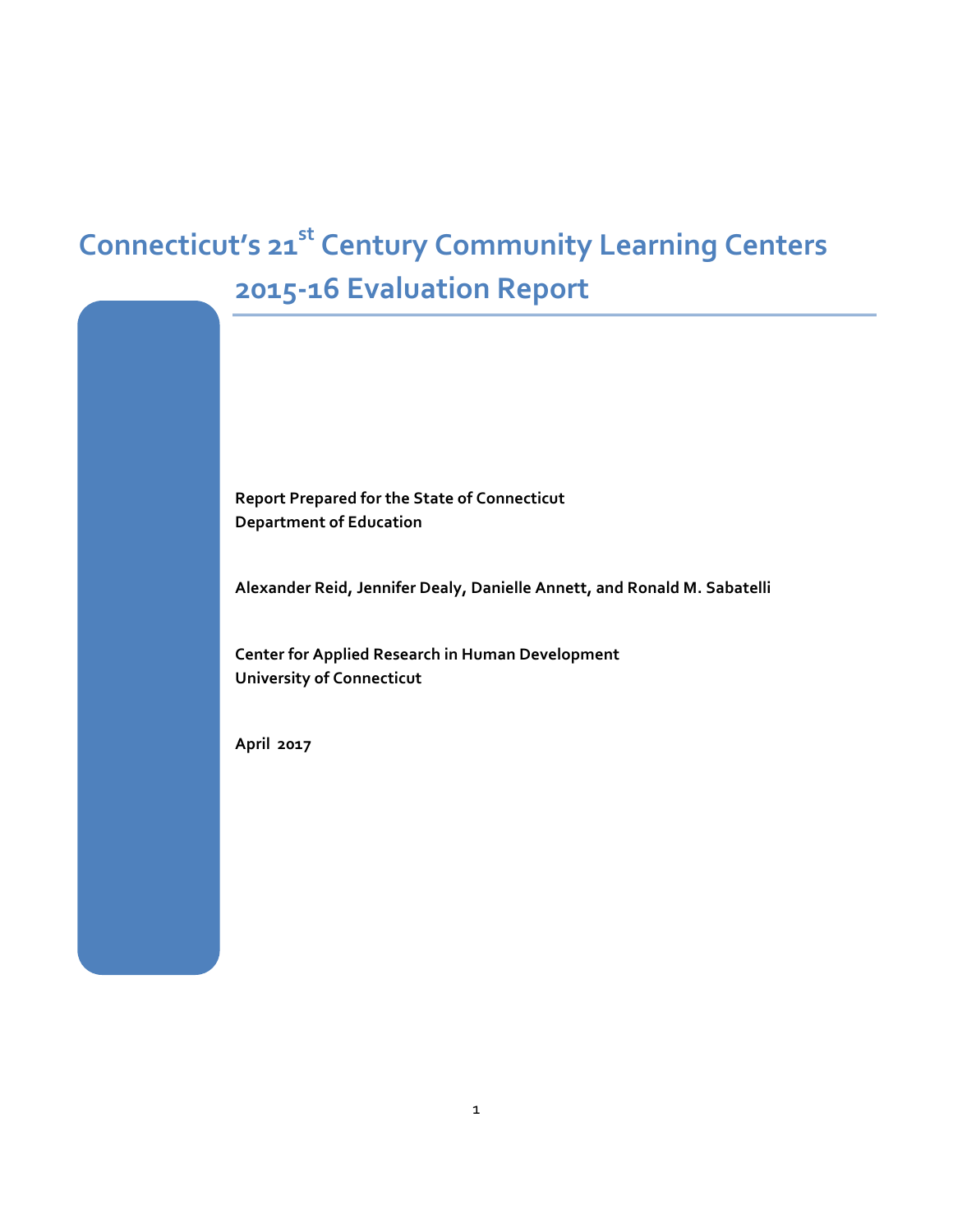#### **Overview of Site Characteristics**

This report present findings on Connecticut  $21^{st}$  Century Community Learning Centers (CCLC) for the 2015-2016 academic year. The 21<sup>st</sup> CCLC program provides funding to school districts and community organizations that serve students attending schools with a high concentration of low-income students (i.e., schools with > 40 percent of the students qualifying for free or reduced lunch). 21<sup>st</sup> CCLC grants are designed to provide these students with opportunities for academic enrichment, activities that complement learning, and to encourage family engagement. During the 2015-16 academic year, the 21<sup>st</sup> CCLC program funded 30 grantees operating 97 sites across the state. The largest number of sites served elementary school students (45 sites, 45.9%), and a smaller number of sites served students from grades K-8 (24 sites, 24.5%), middle school (17 sites, 17.3%), and high school (11 sites, 11.2%).

#### **Site Availability and Participant Attendance**

**All ninety-seven 21st CCLC sites were open for a minimum of three days per week**, and on average, sites were open for 136 days over the course of the year. In addition, sites were open for slightly more than 14 hours per week on average, and most were open by the month of October. This report examines a number of attendance metrics, and where appropriate, examines federal and state attendance mandates. The federal 21<sup>st</sup> CCLC guidelines specify that students must attend a minimum of 30 days of after-school programming in order to be considered a regular attendee in the program. The Connecticut State Department of Education (CSDE) requires that sites' target number of students have a minimum of 60% average daily attendance at their registered afterschool program. This means that the sites' target numbers of students are expected to attend at least 60% of their expected days. In addition to these federal and state requirements, average daily attendance and average participant attendance rate are two useful metrics for assessing participant attendance.

Average daily attendance compares the number of youth attending a site on a given day with that site's target number of students to be served. Average participant attendance rate evaluates how successful sites were in having their participants attend the program on the days they were expected to attend. Overall, most sites achieved the benchmarks set out by the Federal 21<sup>st</sup> CCLC and the CSDE quidelines. 76.1% of students attended at least thirty days of programing **and the average proportion of target number of students attending at least 60 percent of their registered days was 92.8%. Students had an average daily attendance of 86.4% and an average participant attendance rate of 81.0%.**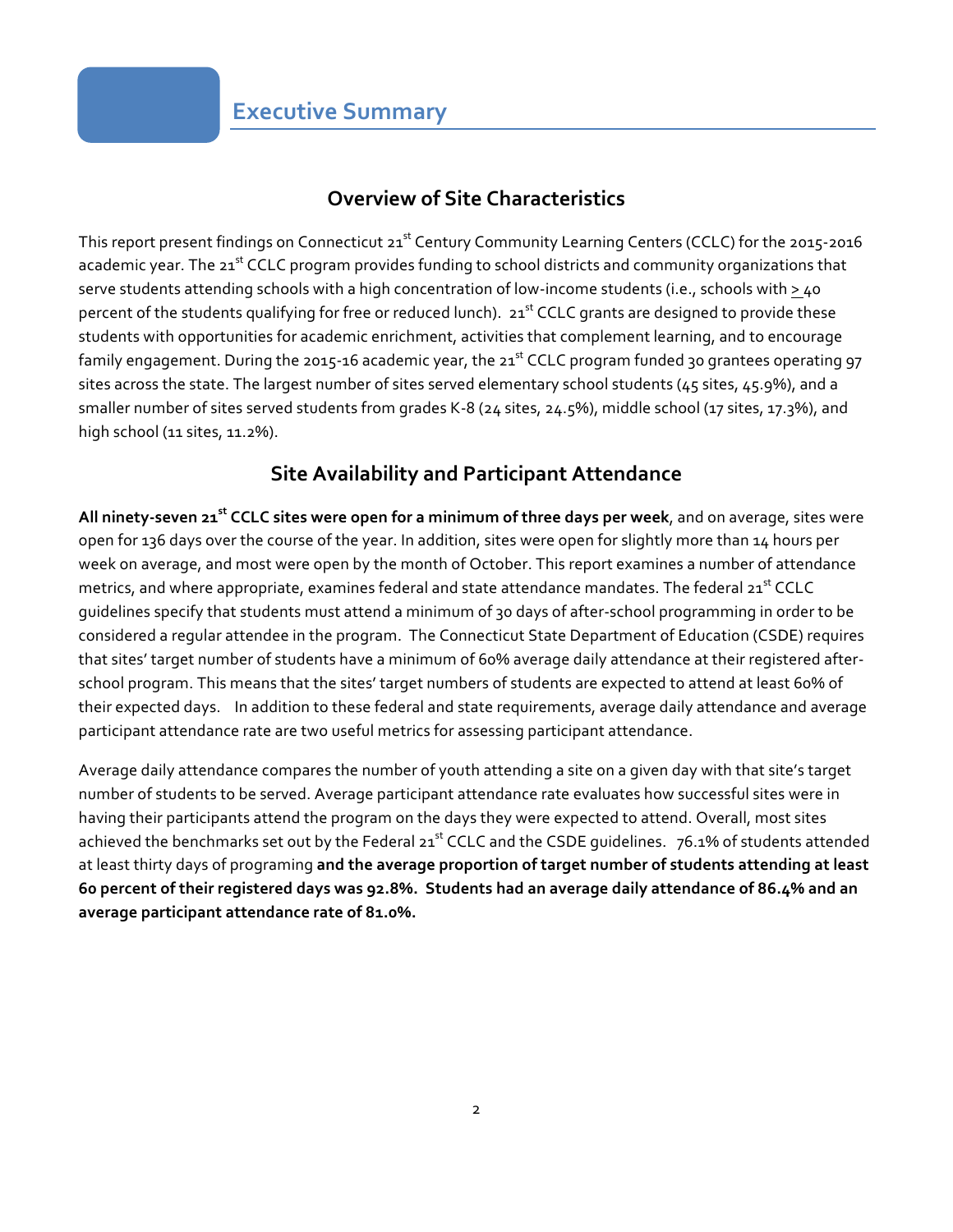### **Programming for Youth Participants**

The majority of sites offered students the opportunity to choose the activities they participated in, provided more time on projects of interest, and provided students the opportunity to initiate projects of interest at least once a week. Additionally, many sites offered students the opportunity to assume jobs and responsibilities related to running the program.

**Ninety-one (93.8%) sites offered an average of 30 minutes or more of homework help on the days homework help was provided, and 91 sites (93.8%) offered some form of remedial assistance to students who required it.** Of note, 21 CCLC requires all sites to offer homework help.

#### **Relationships with Schools**

Overall, the majority of programs reported communicating on at least a weekly basis with school day staff, and although the majority of sites (52.6%) reported that communication with partner school(s) was a "clear strength" of their program, some sites reported challenges in their relationships with partner schools. The most commonly reported major challenges were staffing changes at partner site(s) and commitment/support from school day staff, but it is important to keep in mind that only about eight percent of sites reported these as major challenges. The most commonly reported minor challenge was access to space at the after school site reported by 16.5% of sites.

#### **Staffing and Professional Development**

Slightly less than half of sites held staff meetings on at least a monthly basis (n=45, 46.4%), and provided both professional development (n=72, 74.2%) and support services to staff (n=93, 95.9%). The professional development and support offerings varied by site, but **45.4% of the sites indicated covering 15 professional topics provided on the end of the year survey at least once throughout the school year**.

Site coordinators were asked to list areas of programming they wanted to focus on for professional development in the upcoming school year**. The most commonly cited area for improvement was behavior management.**

### **Performance of 21st CCLC Program Participants**

**Twenty-first CCLC participants attended school at an average rate of 94.6 percent (range: 22 to 100%), which is equivalent to missing about 10 days in a 180-day school year.** 

**During the 2015-16 school year, 800 21st CCLC students (10.8%) had at least one disciplinary infraction.** Of the students who had at least one disciplinary infraction, the average number of incidents incurred per student with at least 1 disciplinary infraction was 2.01 incidents.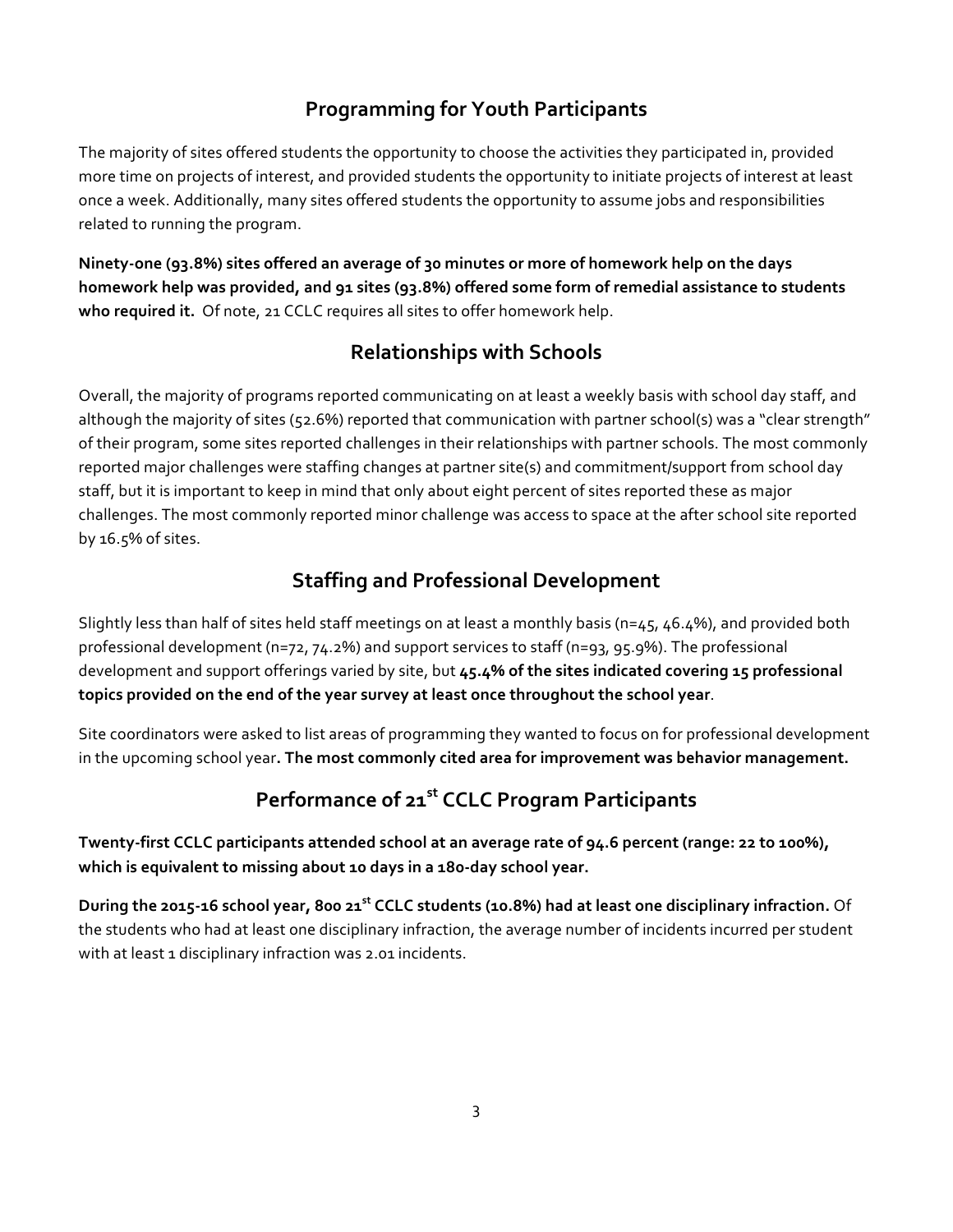#### **Conclusions and Recommendations**

Overall, the results of the 2015-2016 evaluation of Connecticut's 21<sup>st</sup> CCLCs suggest that programs were operating in a manner that is consistent with both federal and state guidelines. Additionally, the school day attendance rates of 21<sup>st</sup> CCLC students was high with students attending an average of 94.6 percent of their registered school days. Only 10.8 percent of 21<sup>st</sup> CCLC participants incurred a disciplinary infraction during the course of the 2015-16 school year, and those who did averaged 2.01 incidents per student. Many sites continued to focus improvements on areas that were discussed in previous end-of-year evaluations.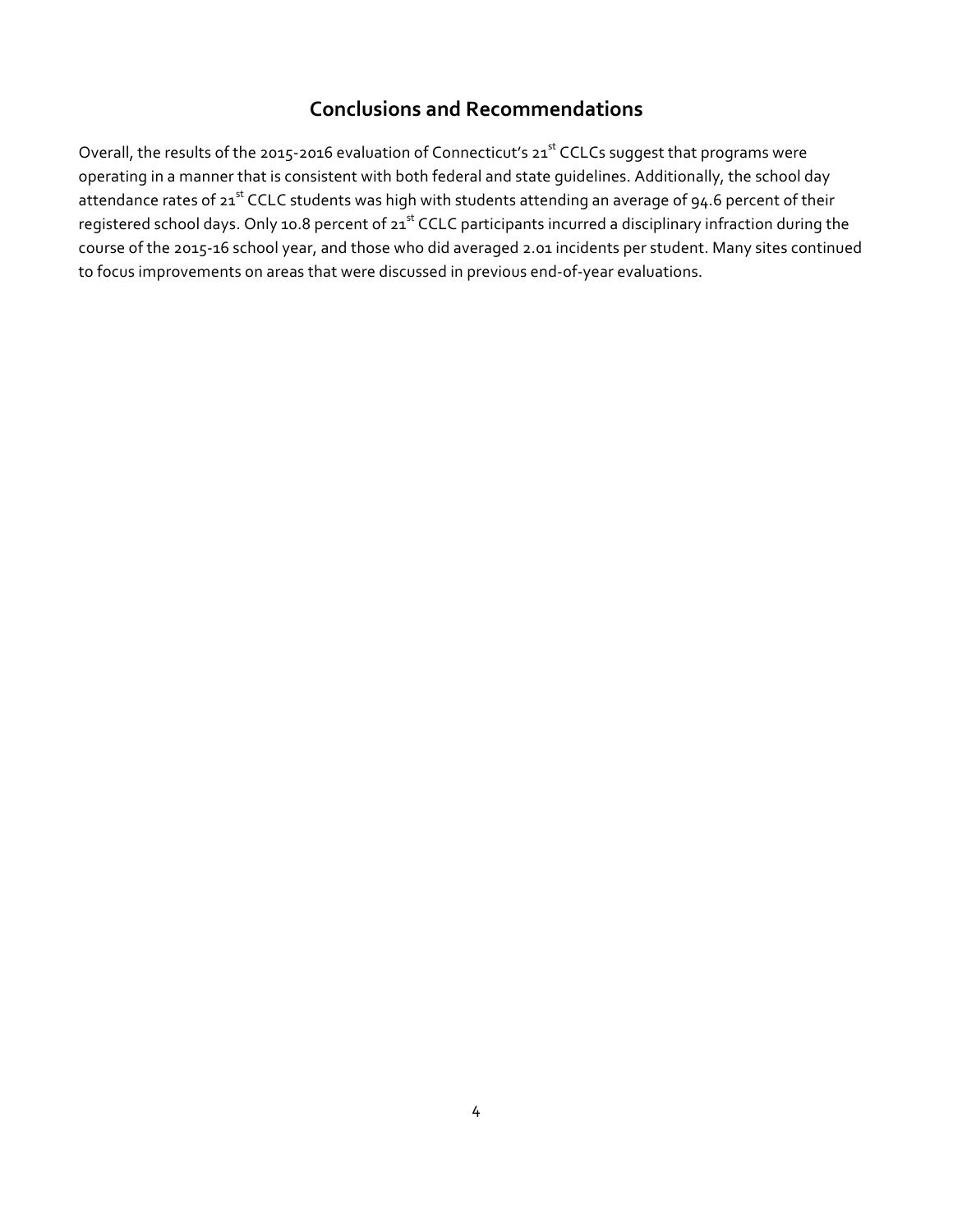# **Table of Contents**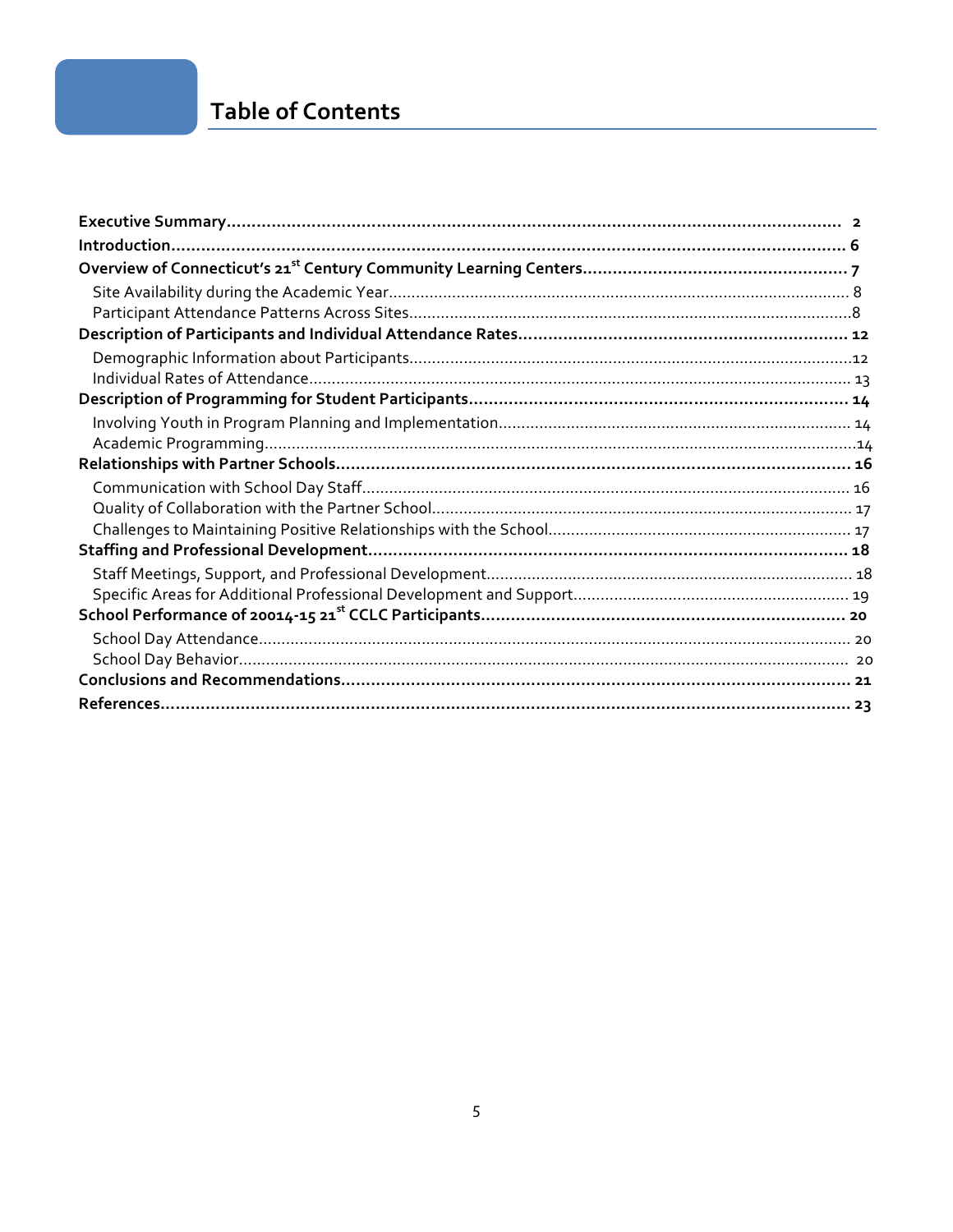#### **Introduction**

This report presents the results of an evaluation of the 21<sup>st</sup> Century Community Learning Centers (21<sup>st</sup> CCLCs) operating in Connecticut during the 2015-16 academic year (July 2015 to June 2016). The 21<sup>st</sup> CCLC program was established by Title IV of the *Elementary and Secondary Education Act* and in 2001 was expanded through the *No*  Child Left Behind Act. The purpose of the 21<sup>st</sup> CCLC program is to fund centers that provide students with academic enrichment, activities designed to complement learning, and to serve students' families. The specific purposes of 21<sup>st</sup> CCLCs are to:

(1) Provide opportunities for academic enrichment, including providing tutorial services to help students, particularly students who attend low-performing schools, to meet State and local student academic achievement standards in core academic subjects, such as reading and mathematics;

(2) Offer students a broad array of additional services, programs, and activities, such as youth development activities, drug and violence prevention programs, counseling programs, art, music, and recreation programs, technology education programs, and character education programs, that are designed to reinforce and complement the regular academic program of participating students; and

(3) Offer families of students served by community learning centers opportunities for literacy and related educational development.

*Elementary and Secondary Education Act*, Part B, Sec 4201

To reach the intended target population for the 21<sup>st</sup> CCLC initiative, the Connecticut State Department of Education (CSDE) requires that  $21^{st}$  CCLC grants serve students attending schools with a high concentration of low-income students, defined as schools where at least 40 percent of the student population qualifies for free or reduced priced lunch. Grants support five years of operation, and annual grant amounts range from \$50,000 to \$200,000.

To evaluate 21<sup>st</sup> CCLC programs operating in 2015-16, the CSDE worked with the University of Connecticut's Center for Applied Research in Human Development (CARHD) to describe 21<sup>st</sup> CCLC services delivered during the school year. Three separate sources of data were utilized to complete this report. The first source of data was collected from an online data management system called AfterSchool21. This system contained information on program-wide and individual participant data. The second source of data was collected from the End of Year Survey (EYS) online survey completed by site coordinators in June 2016. The data from this survey included information on the day-to-day programming at each site. The third source of data was the State Department of Education which provided information on students' school day attendance and school day behavior.

The first two sections of the report describe Connecticut's 21<sup>st</sup> CCLC sites and the participants that they served. Sections three through five focus on sites' day-to-day programming. The sixth section describes the 21<sup>st</sup> CCLC participants' performance on school day attendance and school day behavior, and the final section of the report offers conclusions regarding the evaluation results and recommendations based on evaluation findings.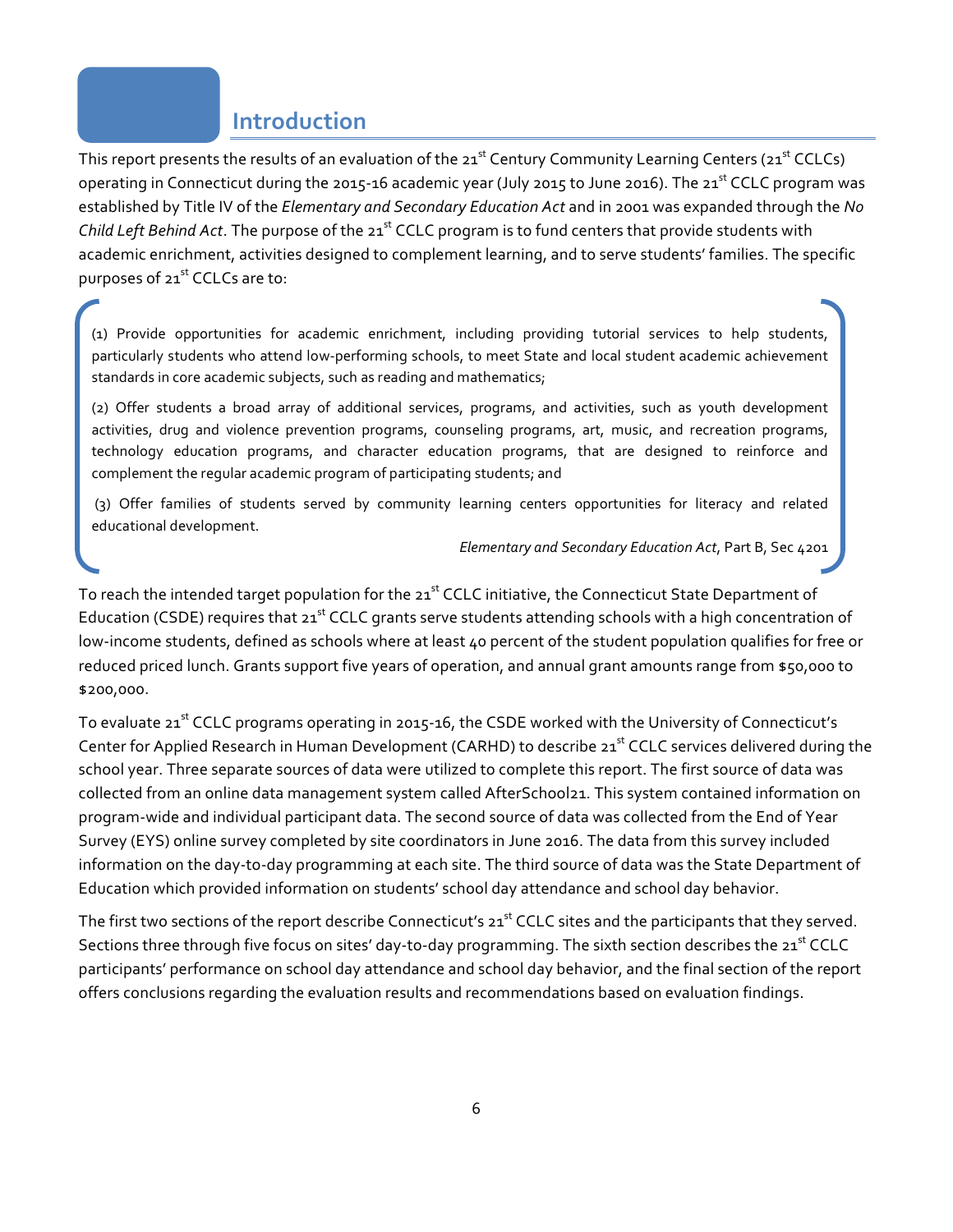#### **Section One:**

### **Overview of Connecticut's 21st Century Community Learning Centers**

**During the 2015-16 grant period, the Connecticut State Department of Education funded 30 grantees operating 97 sites throughout the state.** Table 1 (right) lists the number of grantees and sites funded in each district. Figure 1 (bottom of page) shows grantee locations across the state.

Of the 97 sites funded for the 2015-16 school year, (94.9%) were located at a school.

Forty-five sites (45.9%) reported serving elementary school students, 24 sites (24.5%) reported serving K-8 students, 17 sites (17.3%) reported serving middle school students, and 11 sites (11.2%) reported serving high school students. (Site coordinators were allowed to choose all categories that applied, so percentages can sum to more than 100).



| Table 1. 2015-16 grantees and sites by<br>district |                 |                |  |
|----------------------------------------------------|-----------------|----------------|--|
| <b>District</b>                                    | <b>Grantees</b> | <b>Sites</b>   |  |
| Ansonia                                            | 1               | 3              |  |
| <b>Bridgeport</b>                                  | $\mathbf{1}$    | 12             |  |
| <b>Bristol</b>                                     | $\mathbf{1}$    | 1              |  |
| <b>CREC</b>                                        | $\mathbf{1}$    | 3              |  |
| Danbury                                            | $\mathbf{1}$    | 5              |  |
| <b>East Hartford</b>                               | $\mathbf{1}$    | 6              |  |
| Enfield                                            | $\mathbf{1}$    | 3              |  |
| Goodwin College                                    | $\overline{1}$  | $\overline{1}$ |  |
| Hartford                                           | 8               | 12             |  |
| Manchester                                         | $\overline{1}$  | $\overline{3}$ |  |
| Meriden                                            | 2               | 5              |  |
| Middletown                                         | $\mathbf{1}$    | $\overline{2}$ |  |
| New Britain                                        | 1               | 3              |  |
| New Haven                                          | $\overline{2}$  | 9              |  |
| Norwalk                                            | $\mathbf{1}$    | 6              |  |
| Norwich                                            | $\mathbf{1}$    | 7              |  |
| Stamford                                           | $\overline{2}$  | 4              |  |
| Stratford                                          | $\mathbf{1}$    | $\overline{2}$ |  |
| Waterbury                                          | $\mathbf{1}$    | 5              |  |
| Windham                                            | $\mathbf{1}$    | 4              |  |
| <b>TOTAL</b>                                       | 30              | 97             |  |

**Note regarding terminology:** *For the purposes of this report, physically separate locations are referred to as* **'sites,'** *and the term* **'grantee'** *is used to refer to the entity that is responsible for the management of the grant. The terms*  **'program'** *and* **'center'** *are used interchangeably with the term* **'site.'** *Later sections of this report will use the term*  **'site coordinator'** *to describe the staff person who completed the site's EYS. The* **'target number'** *refers to the number of youth the site planned to serve daily. The expectation is that the number of youth who attend consistently will approach or exceed this target number. Connecticut 21st CCLC grant guidelines state that 21st CCLCs should not operate as drop-in programs.*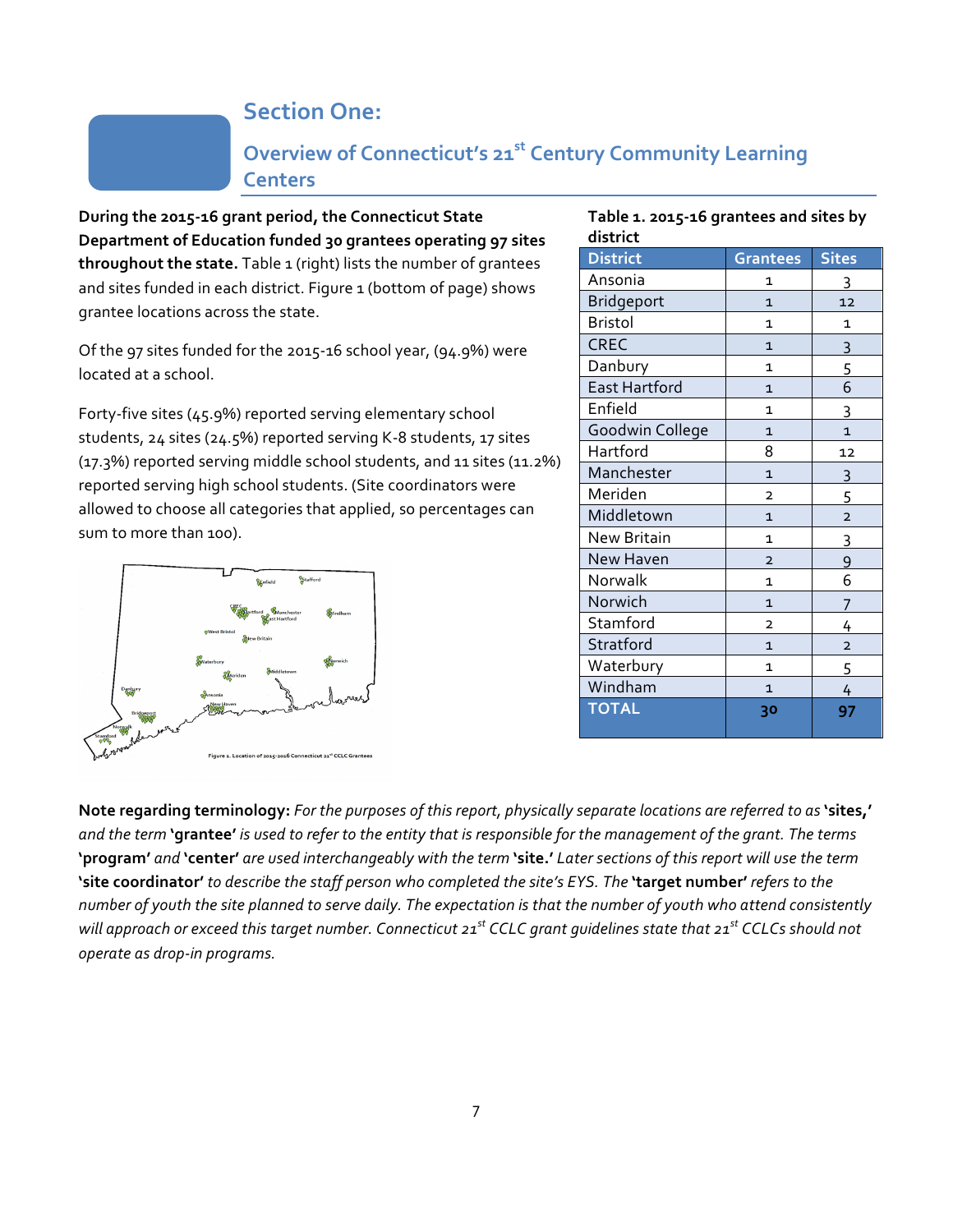#### **Site Availability during the Academic Year**

**All ninety-seven programs reported being open at least three days a week during the 2015-16 school year,** with the majority of sites open four (n=23, 23.5%) or five days a week (n=60, 61.2%). The average site was open 136 days (range 67 to 189 days), and for slightly more than 14 hours per week (range: 6 to 35 hours). Ninety-six sites (98%) were open after school, 17 sites (17.3%) were open before school, and five sites (5.1%) were open during the weekends.

Figure 2 (right) shows the availability of Connecticut 21<sup>st</sup> CCLC sites over the course of the school year. The majority of sites were open in September (n=77, 79.4%) and October (n=92, 94.8%). March and May were the months most programs achieved full availability, with 83 sites (85.6%) open 15 days or more during March, and 67 sites (69.1%) open 15 days or more during May.

### **Participant Attendance Patterns Across Sites**

Federal 21<sup>st</sup> CCLC quidelines have established that individuals who attend 30 days or more of after school programming during a school year are considered participants. During 2015-16, 7,409 students met this requirement. Of the 2,328 students



who did not attend at least 30 days of after school programming, 28.8 percent attended between 15 and 29 days, and 71.2 percent attended less than 15 days. The data presented in this and subsequent sections are based on the group of students who attended 30 days or more of after school programming during a school year and who had outcome data. In order to assess attendance patterns, three metrics were used: average daily attendance, average individual student attendance rates at each site, and percent of participants attending at least 60 percent of the site's available days. All of these metrics reflect site-level attendance patterns. Individual student attendance patterns are discussed in Section Two of this report.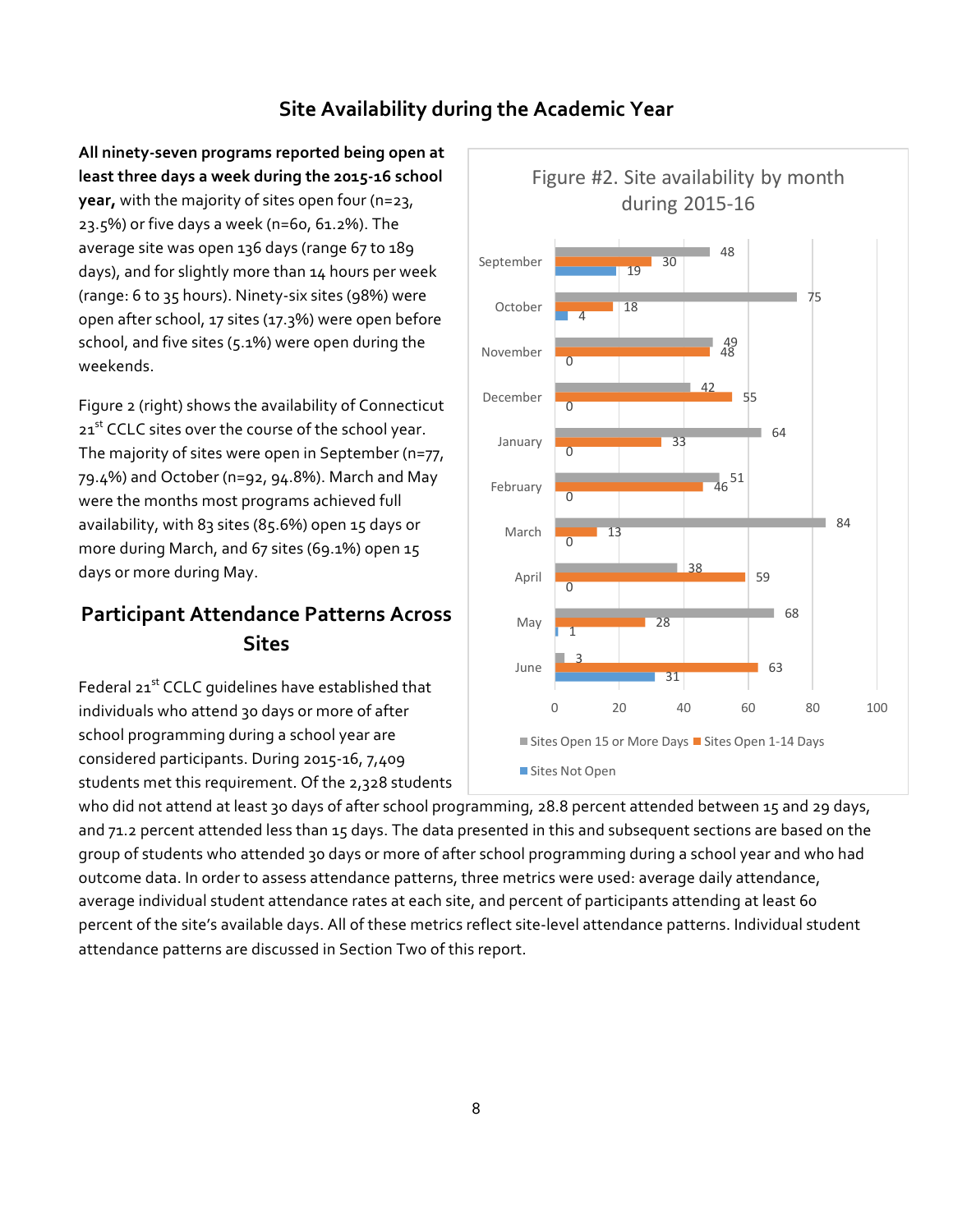#### **Average Daily Attendance**

Average daily attendance (ADA) compares the number of youth attending a site on a given day with that site's target number of students to be served<sup>1</sup>. **The overall average ADA across all sites was 86.4 percent.** This is comparable to last year's overall average ADA across sites of 87.6 percent.



According to CSDE quidelines, 21<sup>st</sup> CCLC sites are expected to maintain a minimum of 60 percent ADA. In other words, each site is expected to have at least 60 percent of their targeted number of students in attendance on any given day. The 86.4 percent ADA average across all sites indicates that, overall, **sites exceeded the 60 percent target. Sites had a range of ADA from 17 to 179 percent (Figure 3, above), and there was also a great deal of variability in attendance patterns across sites. Twenty-three sites (23.7%) reported serving a greater number of students than they originally targeted.**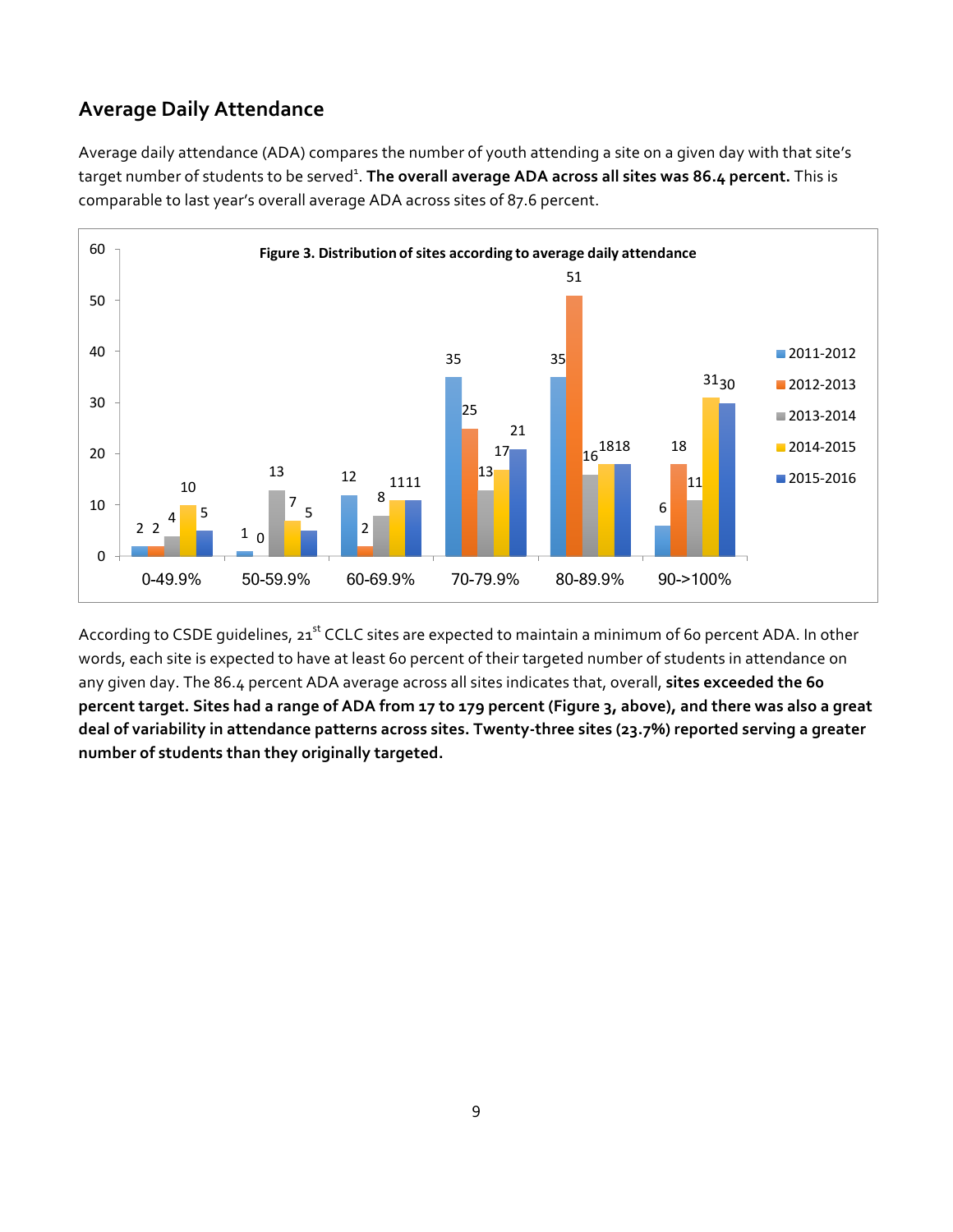### **Average Participant Attendance Rate**

ADA is useful in helping us examine how successful sites are at serving their targeted number of participants on a daily basis, but sites differ in the number of days they are open. Therefore, it is important to examine how often participants attended relative to the number of days for which they were registered. In other words, it is important to assess **sites' average rates of participant attendance.**



Average participant attendance rate was calculated for each participant by dividing the number of days he or she attended the program by the total number of days he or she was registered to attend during the 2015-16 school year. To obtain a site-level metric of average participant attendance rate, these individual percentages were averaged across all participants at each site. **At the site level, the average participant attendance rate was 81.0 percent, and it ranged from 19.6 percent to 97.1 percent.** Figure 4 shows the distribution of sites in terms of their average participant attendance rate.

The CSDE has also set out guidelines for average daily attendance rate. Specifically, CSDE requires that sites maintain a minimum ADA of 60 percent in order to remain in compliance. Therefore, sites should strive to an average daily attendance rate of at least 60 percent. Ten sites did not attain or exceed this target. The vast majority of sites (n=57, 58.8%) had average daily attendance rate between 60 and 100 percent and 23 sites had an ADA above 100%. This review of sites' ADAs suggests that the majority of the sites are succeeding in maintaining an ADA of 60% or above.

## **Proportion of Target Number of Students Attending at Least 60 Percent of Registered Days**

Finally, the last attendance metric examined was the proportion of participants at each site, relative to that site's target number, that attended at least 60 percent of days (the target set by the CSDE). In other words, this tells us **how successful were sites in having their target number of students attend at least 60 percent of the days for which they were registered.** This shows not only whether

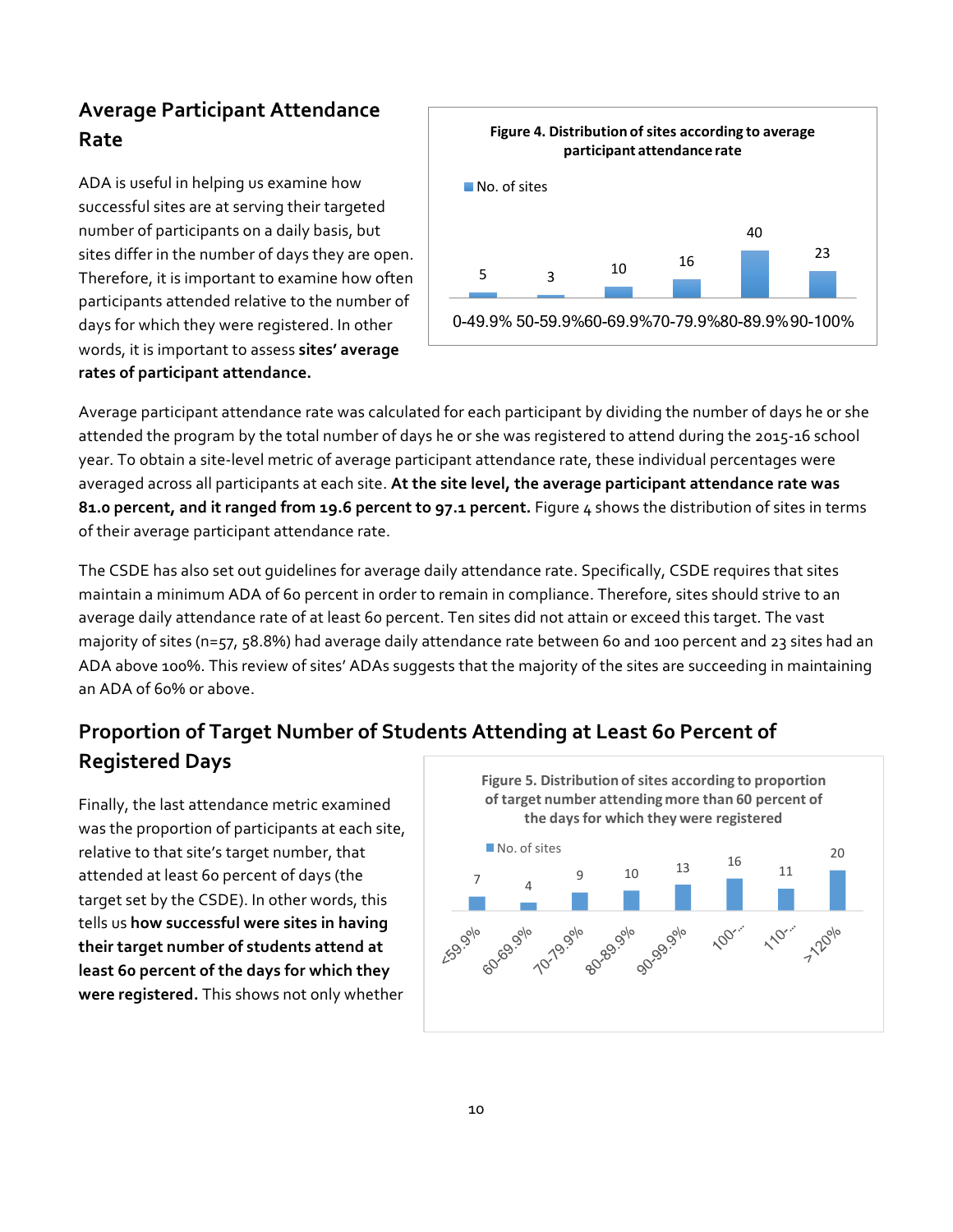students are attending regularly, but also if the number of students attending regularly is comparable to the site's target number.

This metric was calculated using a two-step process. First, the total number of students whose individual rate of attendance was over 60 percent was computed for each site, and then, this number was divided by the site's target number. As can be seen in Figure 5 (above), 90 sites (92.8%) had their target number of students attend at least 60 percent of their registered days, and seven sites (7.2%) did not meet this requirement. Additionally, 44 sites (45.4%) had percentages above 100. This indicates that the site had more students than their target number of students attend at least 60 percent of their registered days.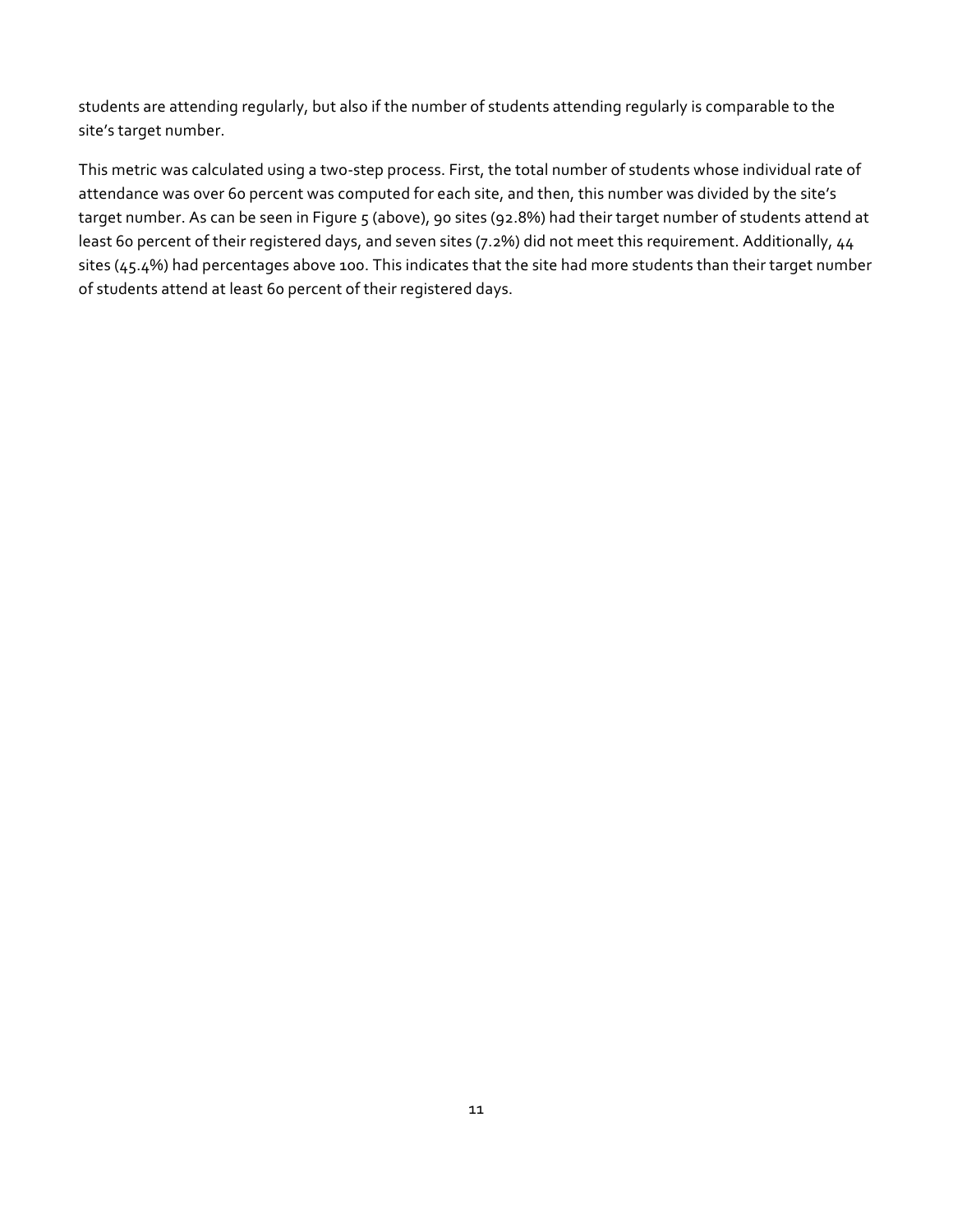#### **Section Two:**

#### **Description of Participants and Individual Attendance Rates**

In order to be considered a 21<sup>st</sup> CCLC participant, students had to attend at least 30 days of after school programming in 2015-16. The data presented in this section pertain to these students who had outcome data on the following variables.

#### **Demographic Information about Participants**

#### **Gender**

During the 2015-16 school year, 50.2 percent of  $21^{st}$  CCLC participants were female. This percentage is comparable to the percentage of female students who participated in the 2011-12, 2012-13, 2013-14, and 2014-15 school years (50.2%, 50.5%, 49.6%, & 50.4 respectively).

#### **Grade Level**

Twenty-first CCLC programs served students from prekindergarten to  $12<sup>th</sup>$  grade, and information about grade level was available for 7,408 participants (approximately 100%). Figure 6 (right) shows the distribution of participants by grade. As the figure indicates, the highest numbers of participants were in grades PK/K, 2, 3, and 4.

#### **Free/Reduced Lunch Status**

Information about students' eligibility for free/reduced lunch was available for 6,940 of the 7,409 participants (93.7%). The percentage of  $21^{st}$  CCLC participants who were eligible for free/reduced lunch was 80.3 percent. This is comparable to the percentage of participants who were eligible for free/reduced lunch last year (i.e., 2014- 2015; 81.2%) and slightly lower than the percentage of students who were eligible in 2013-14 (88.2%), 2012-13 (88.0%), and 2011-12 (88.3%).



**Figure 6. Percent of 21st CCLC participants by grade**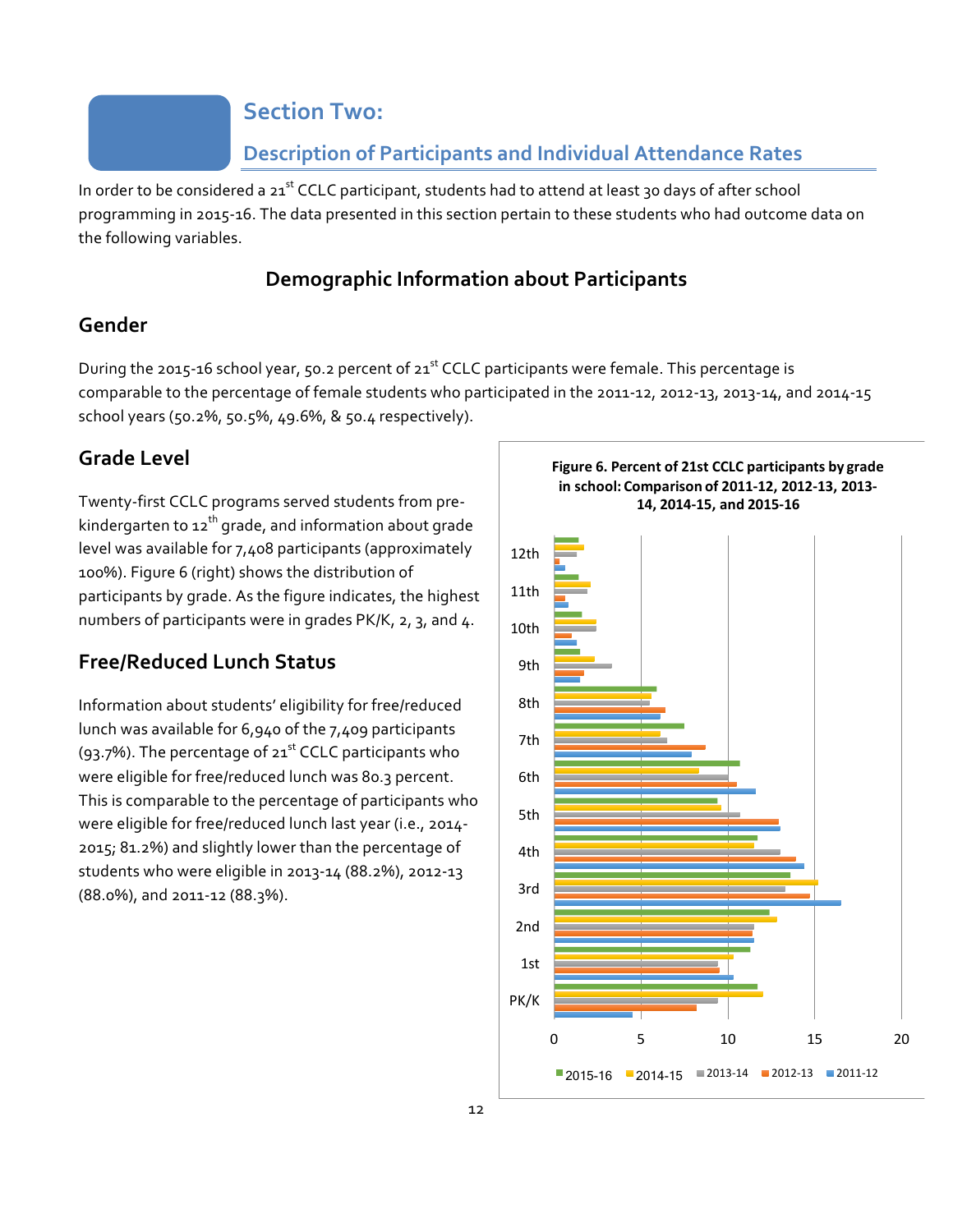#### **Racial/Ethnic Background**

Information concerning the racial/ethnic background of the students was available for 7,261 participants (98.0%). Figure 7 (below) shows the racial/ethnic background of  $21^{st}$  CCLC participants. The majority of students were Hispanic/Latino (44.4%), followed by Black (33.7%) and White (13.7%). Finally, 2.5 percent were American Indian, Alaskan Native, Asian, or Pacific Islander. These percentages were relatively constant over the four-year period.



#### **Individual Rates of Attendance**

The rate of attendance was computed for each participant by dividing the number of days he or she attended the site by the total number of days for which he or she was registered and was compared across different demographic characteristics. **The average participant attended 85.8 percent (range: 15 to 100%) of the total number of days for which he or she was registered. Girls had a slightly lower attendance rate (86.6%)**  compared to boys (87.3%), but this difference was not statistically significant<sup>2</sup>. Whether or not students received free/reduced lunch was significantly<sup>3</sup> related to individual rates of attendance. Students who did not receive free or reduced lunch had a significantly higher mean rate of attendance (88.1%) than students who received free or reduced lunch (84.8%). Though the following results were not statistically significant<sup>4</sup>, individual attendance rates differed based on participants' racial/ethnic background. Asian students attended at a higher rate (88.6%) than Black, Hispanic/Latino, and White students. **Hispanic/Latino students attended at a higher rate (86.5%) than White or Black students, whose rates were 86.3 and 85.2 percent, respectively.** These results translate to differences in program attendance of approximately two to four days, but because these results were not statistically significant, caution should be made in interpreting meaningful differences between these groups of students.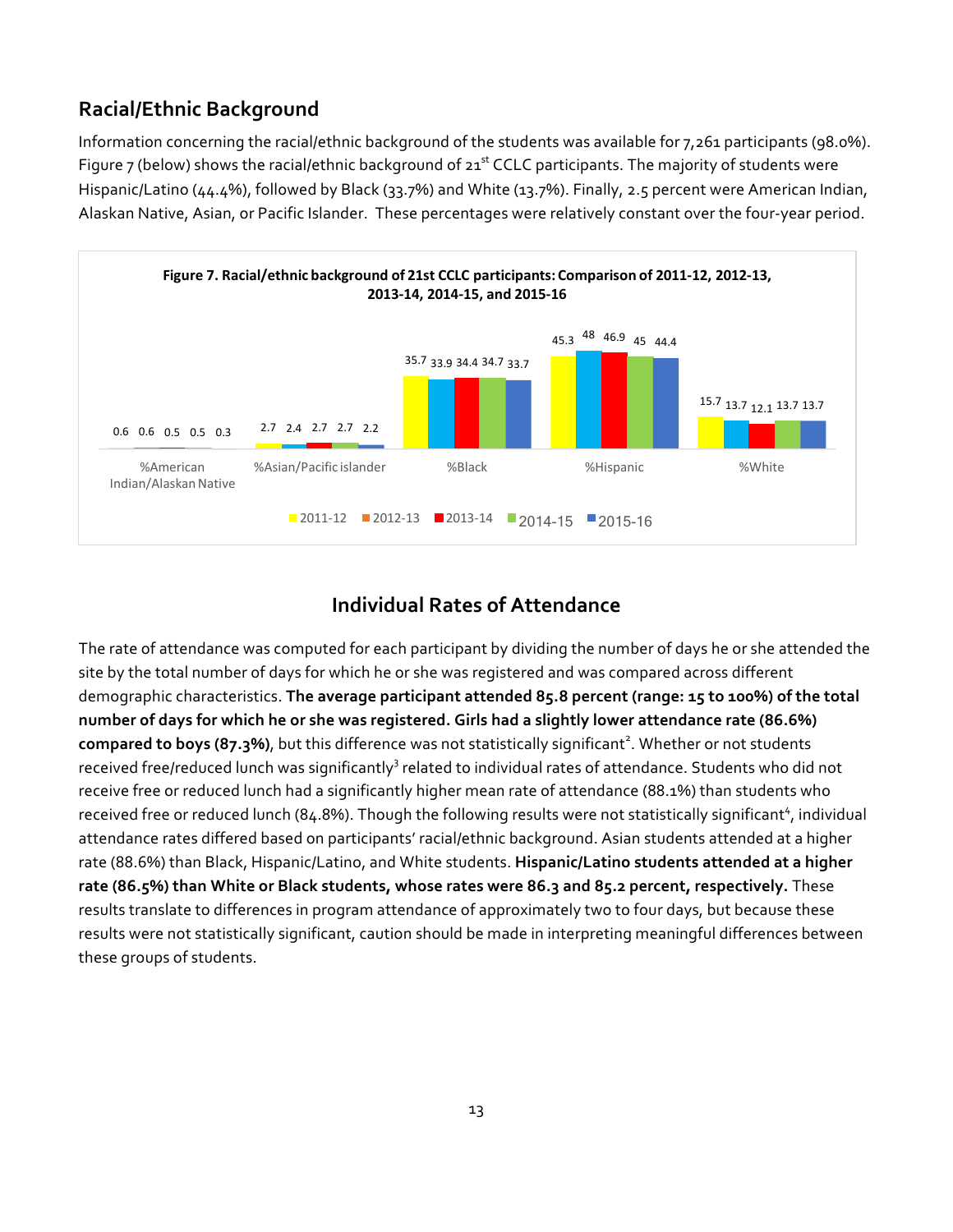#### **Section Three:**

### **Description of Programming for Student Participants**

A main purpose of the EYS is to collect detailed information concerning the implementation of 21 $^{\rm{st}}$  CCLC activities and services. The provision of academic, enrichment, and recreational activities and services are central to the mission of the 21<sup>st</sup> CCLC program. This section is divided into two parts. The first part focuses on how sites involve youth participants in the design and implementation of their programming. The second part focuses on the sites' academic programming.

#### **Involving Youth in Program Planning and Implementation**

The EYS focused on strategies sites utilized to involve youth in program planning and implementation as a way to evaluate youth's opportunities to engage in the program. Figures 8 through 10 (right) compare site coordinators' responses to some of these questions across the last four school years. The vast majority of sites (n=85, 87.6%) surveyed students about programming at least a few times a year, with over half of the participating sites allowing students to choose activities they participate in (n=78, 80.4%), initiate projects based on their interest (n=56, 57.7%), and assume specific responsibilities for running the program (n=65, 67.0%) at least once a week.

#### **Academic Programming**

Because a primary aim of the 21<sup>st</sup> CCLC programs is to provide academic opportunities to aid students in meeting academic achievement standards in core academic subject areas, the 21<sup>st</sup> CCLC programs are expected to offer homework help and remedial assistance. Programs' approaches to providing these essential services are described below.

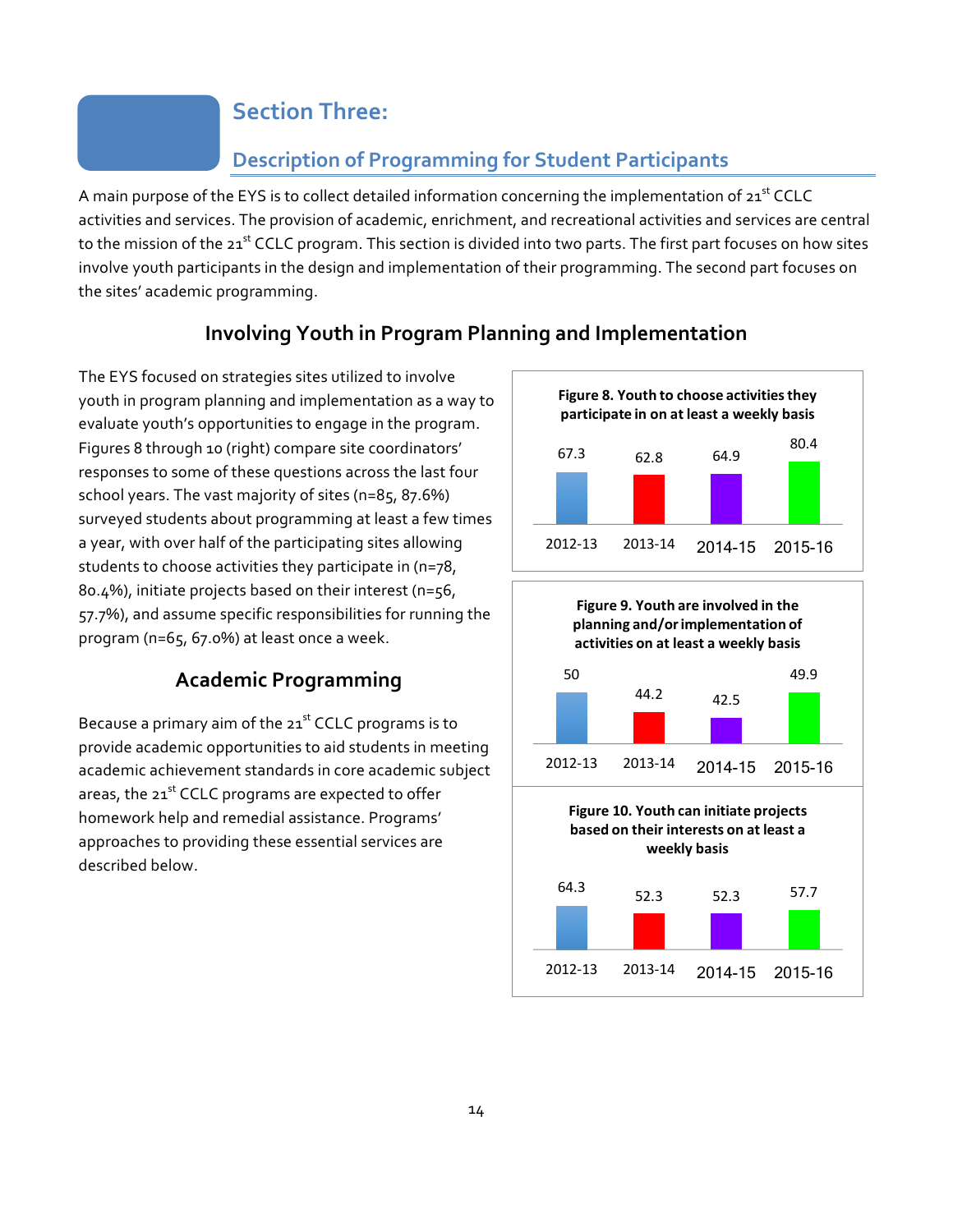#### **Homework Help**

**Research has demonstrated that students' homework completion plays a critical role in their academic success (Cooper, Robinson, & Patall, 2006).**  Further the CSDE requires that all sites provide homework help. Ninety-three sites (95.9%) reported that they offered homework help to their participants and 91 (93.8%) sites offered 30 minutes or more of homework help on the days homework help was provided. The majority of sites offered an average of 45 minutes (range 15 to 120 minutes) of homework help on the days that homework help was provided. All sites had at least one staff member to assist students with homework, and 79 sites (81.4%) had at least one certified teacher available to help with homework. Site coordinators reported that, on average, there was about one staff member directly involved with homework help for every five students.

#### **Remedial Assistance**

**Ninety-one sites (93.8%) indicated that they offered remedial assistance**. Site coordinators were asked how they identified students in need of remedial assistance at their site. Figure 11 (right) shows the percentage of sites using each strategy during the 2011-12, 2012-13, 2013- 14, 2014-15, and 2015-16 school years.

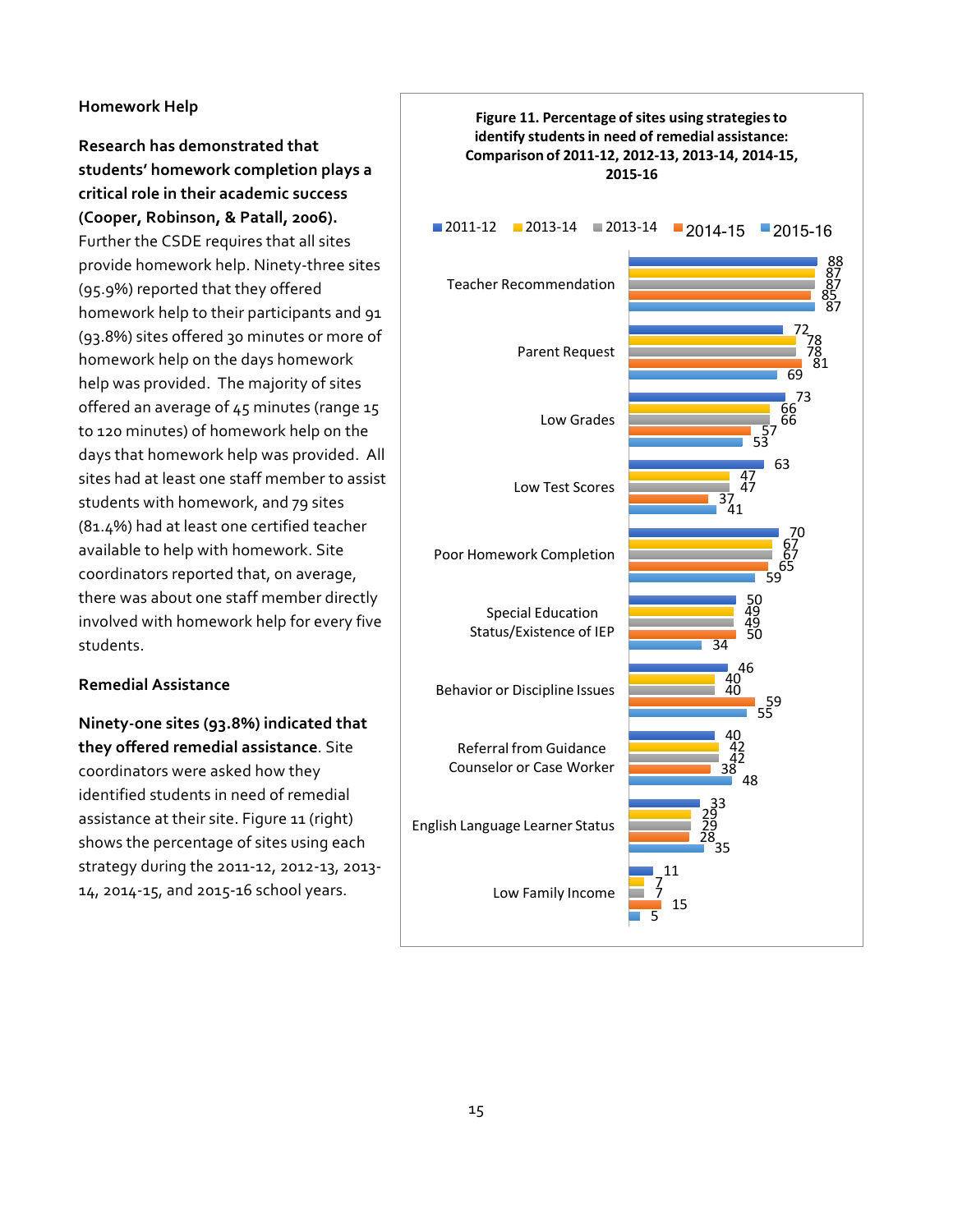### **Section Four:**

### **Relationships with Partner Schools**

A primary goal of the 21<sup>st</sup> CCLC program is to provide students with academic programming that is aligned with the learning objectives in core academic subjects and with enrichment opportunities that complement school day learning (U.S. Department of Education, 2003). In order to achieve this goal, grantees are expected to partner with school day staff and to ensure high quality communication between 21<sup>st</sup> CCLC program site staff and school day staff. Although grantees are only required to partner with one school, some grantees partner with school day staff from multiple schools.

### **Communication with School Day Staff**

Site coordinators were asked how often they communicated with school day staff. Figure 12 (below) shows how often sites communicated with specific school staff personnel.

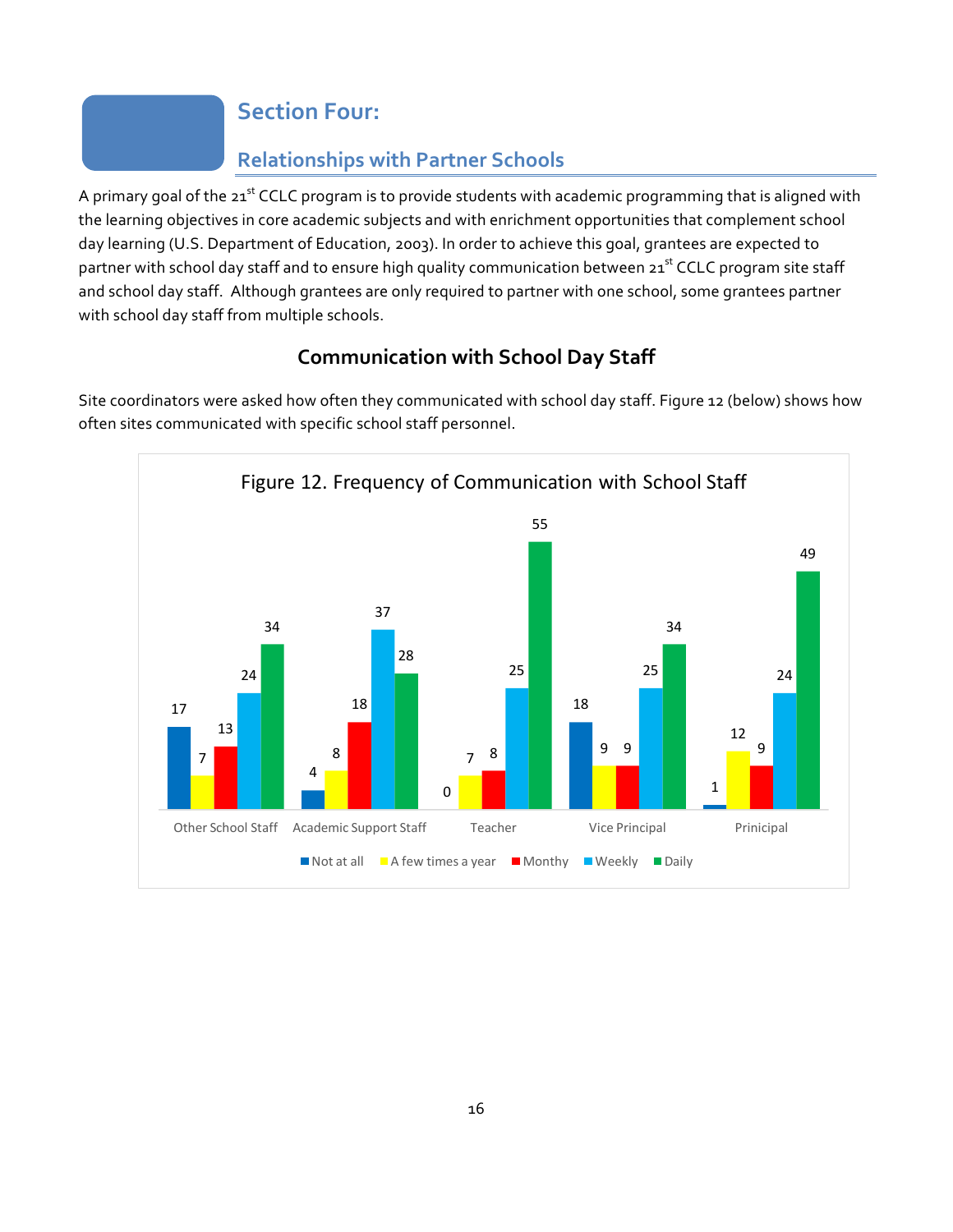### **Collaboration with the Partner School**

### **Challenges to Maintaining Positive Relationships with the School**

Overall, sites did not report many major or minor challenges in maintaining positive relationships with partner schools. Table 2 (right) shows the percentage of sites reporting each area as a major or minor challenge. Less than nine percent of sites reported any area as being a major challenge, and less than 17 percent of sites reported any area as a minor challenge.

| Table 2. Sites' report of the major and minor challenges of<br>maintaining positive relationships with partner school(s) |                                                                |                                                         |  |  |
|--------------------------------------------------------------------------------------------------------------------------|----------------------------------------------------------------|---------------------------------------------------------|--|--|
|                                                                                                                          | <b>Major</b><br><b>Challenge</b><br># of sites<br>(% of total) | <b>Minor</b><br>Challenge<br># of sites<br>(% of total) |  |  |
| Commitment/support from<br>school day staff                                                                              | 7(7.2%)                                                        | 9(9.3%)                                                 |  |  |
| Communication with school<br>day staff                                                                                   | 5(5.2%)                                                        | 7(7.2%)                                                 |  |  |
| Ability to meet with school<br>day staff                                                                                 | 6(6.2%)                                                        | 14 (14.4%)                                              |  |  |
| Consistency of student<br>expectations                                                                                   | $4(4.1\%)$                                                     | 5(5.2%)                                                 |  |  |
| Access to data/information<br>from school day staff                                                                      | $4(4.1\%)$                                                     | 6(6.2%)                                                 |  |  |
| Participant recruitment from<br>schools                                                                                  | $3(3.1\%)$                                                     | 6(6.2%)                                                 |  |  |
| Access to space at after<br>school site                                                                                  | 5(5.2%)                                                        | 16 (16.5%)                                              |  |  |
| Staffing changes at partner<br>site(s)                                                                                   | 8(8.2%)                                                        | 13 (13.4%)                                              |  |  |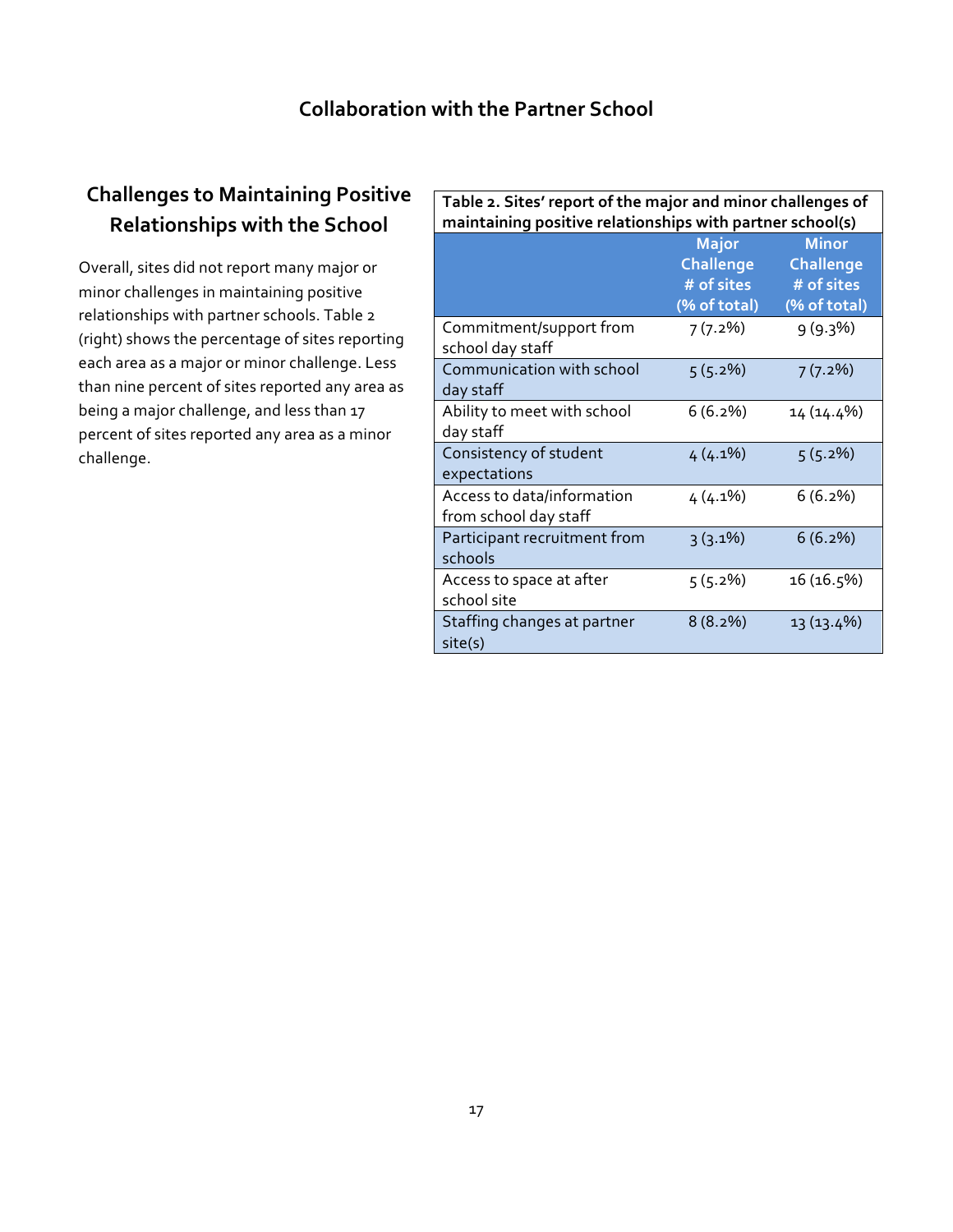### **Section**

**Five:**

#### **Staffing & Professional Development**

The importance of having high quality staff is consistently emphasized throughout the after school literature. Interactions between program staff and participants are considered to be the primary mechanism through which young people benefit from afterschool programs (e.g., Eccles & Gootman, 2002; Huang et al., 2008). Therefore, the services provided by 21<sup>st</sup> CCLC programs are driven by having well-trained, stable, and supported staff.

### **Staff Meetings, Support, and Professional Development**

### **Staff Meetings**

A productive and successful way to improve the quality of staff members and program implementation is to hold regular staff meetings, trainings, and professional development events. **Slightly less than half of the sites held regular staff meetings at least once a month (n=45 sites, 46.4%).** Of those sites, 7 sites (7.2%) reported holding staff meetings on a weekly basis. Additionally, 7 sites (7.2%) reported holding staff meetings about four times a year, and 11 sites (11.3%) reported holding a staff meeting 1-3 times a year.

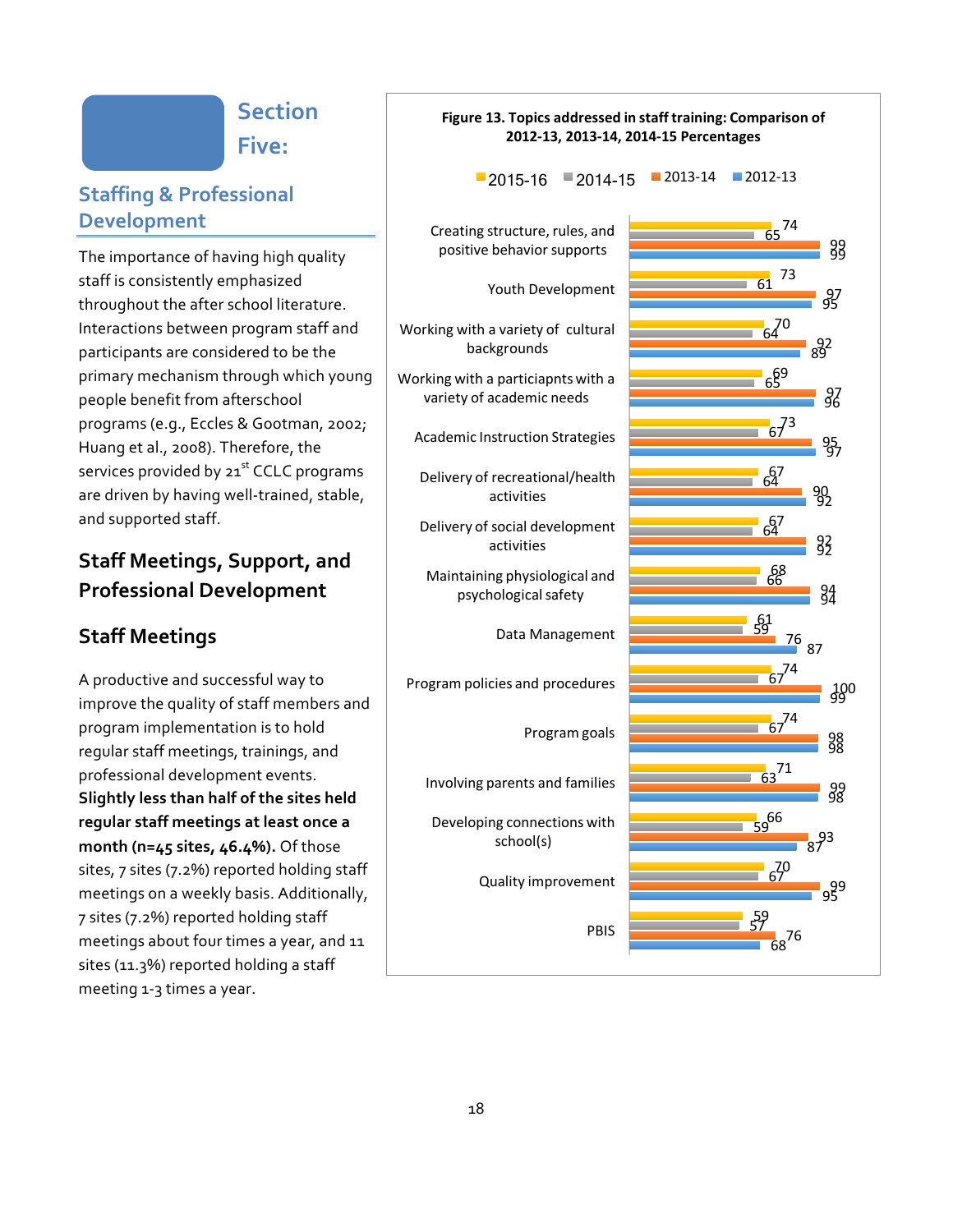### **Staff Training and Professional Development**

Site coordinators were asked to select how often they covered a variety of different topics in their staff training or professional development events. Figure 13 (previous page) summarizes and contrasts the topics covered in each of the past four years. Forty-four sites (45.4%) reported covering all 15 topics during this past school year.

### **Staff Support**

Site coordinators were asked to select all types of support offered to their staff in order to improve after school programming delivery. Overall, the majority of sites offered some form of additional support to their staff, and only four sites (4.1%) reported providing no additional support to their staff. Table 3 (below) provides the number and percentage of sites that offered each type of support to staff members during the 2015-16 school year.

| Table 3. Strategies for providing support for staff                     |              |
|-------------------------------------------------------------------------|--------------|
|                                                                         | # of sites   |
| <b>Strategy</b>                                                         | (% of total) |
| Curriculum planning provided by educational coordinator                 | 44 (45.4%)   |
| Coaching of site staff                                                  | 53 (54.6%)   |
| Co-teaching with site staff                                             | 48 (49.5%)   |
| Evaluation of site staff                                                | 47(48.5%)    |
| Student data evaluation shared by education coordinator                 | 18 (18.6%)   |
| Education coordinator leading specific lessons/activities with students | 36(37.1%)    |
| Paid planning time                                                      | 35 (36.1%)   |
| Professional development                                                | 55 (56.7%)   |
| Staff meetings                                                          | 79 (81.4%)   |

### **Specific Areas Targeted for Additional Professional Development and Support**

Site coordinators were asked to identify the three major topics they wanted professional development efforts to be focused on. Table  $4$  (right) lists the main categories of coordinators' responses.

| Table 4. Site coordinators' reported targets for additional professional<br>development and support 2015-16 |              |                |               |              |  |
|-------------------------------------------------------------------------------------------------------------|--------------|----------------|---------------|--------------|--|
| Area                                                                                                        | <b>Total</b> | <b>First</b>   | <b>Second</b> | <b>Third</b> |  |
| Parent and family programming                                                                               | 28           | 19             | 6             | 3            |  |
| Academic programming                                                                                        | 34           | 11             | 12            | 11           |  |
| Variety of activities                                                                                       | 27           | 10             | 5             | 12           |  |
| Recruitment, retention, & attendance                                                                        | 24           | 10             | 5             | 9            |  |
| Organization/planning,                                                                                      | 12           | $\overline{2}$ | 5             | 5            |  |
| communication/feedback                                                                                      |              |                |               |              |  |
| Community partnerships                                                                                      | 12           | $\mathbf{1}$   |               | 4            |  |
| Staffing (e.g., recruitment, retention,                                                                     | 22           | 11             | 7             | 4            |  |
| development)                                                                                                |              |                |               |              |  |
| Behavior management                                                                                         | 36           | $\mathsf{q}$   | 19            | 8            |  |
| School partnerships                                                                                         | 12           | 1              | 5             | 6            |  |
| Youth involvement, leadership, and                                                                          | 30           | 5              | 10            | 14           |  |
| engagement                                                                                                  |              |                |               |              |  |
| <b>Health and wellness</b>                                                                                  | 14           | 3              | 3             | 8            |  |
| Social/youth development                                                                                    | 22           | 8              | 9             | 5            |  |
| Data management                                                                                             | 7            | 4              | o             | 3            |  |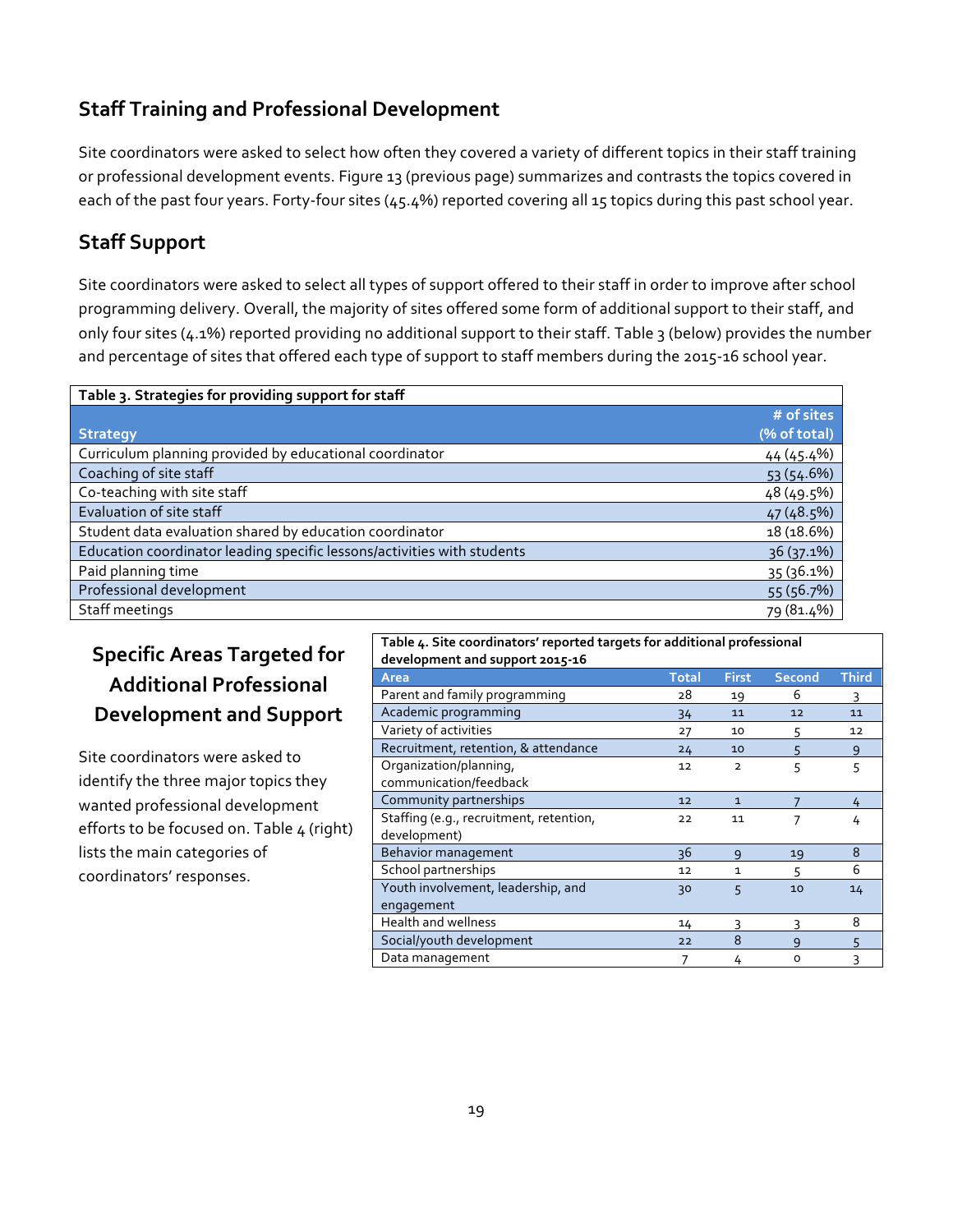#### **Section Six:**

### **School Performance of 2015-16 21st CCLC Participants**

Two measures were chosen as performance indicators for students participating in 21<sup>st</sup> CCLC programs: school day attendance and school day behavior. Due to the federal guidelines concerning after school participation, in order to be included in the following analyses, students had to have attended the 21<sup>st</sup> CCLC after school program for at least 30 days. Overall, 7,409 students met the attendance requirement.

#### **Performance Measure 1: School Day Attendance**

The first performance measure examined was school day attendance. Attendance rates were calculated using CSDE school day attendance data for individual program participants. This attendance rate reflects the number of days a student was present as a percentage of the total days he or she was enrolled in school. Data on school day attendance were available for 7,098 21<sup>st</sup> CCLC participants (95.8%). School attendance for individual 21<sup>st</sup> CCLC participants varied from 22 to 100 percent. The average attendance rate was 94.6 percent, which is equivalent to missing about 10 days in a 180-day school year.

#### **Performance Measure 2: School Day Behavior (Disciplinary Infractions)**

The second performance measure provided information about 21<sup>st</sup> CCLC participants' in-school behavior, represented as disciplinary infractions. During the 2015-16 school year, 800 21<sup>st</sup> CCLC participants received at least one disciplinary infraction. Therefore, 10.8 percent of  $21^{st}$  CCLC participants had at least one disciplinary infraction during the 2015-16 school year. Of the students with at least one infraction, the number of incidents each student incurred ranged from 1 to 15 with an average of 2.01 incidents per student. Twelve 21<sup>st</sup> CCLC participants received 10 or more disciplinary infractions.

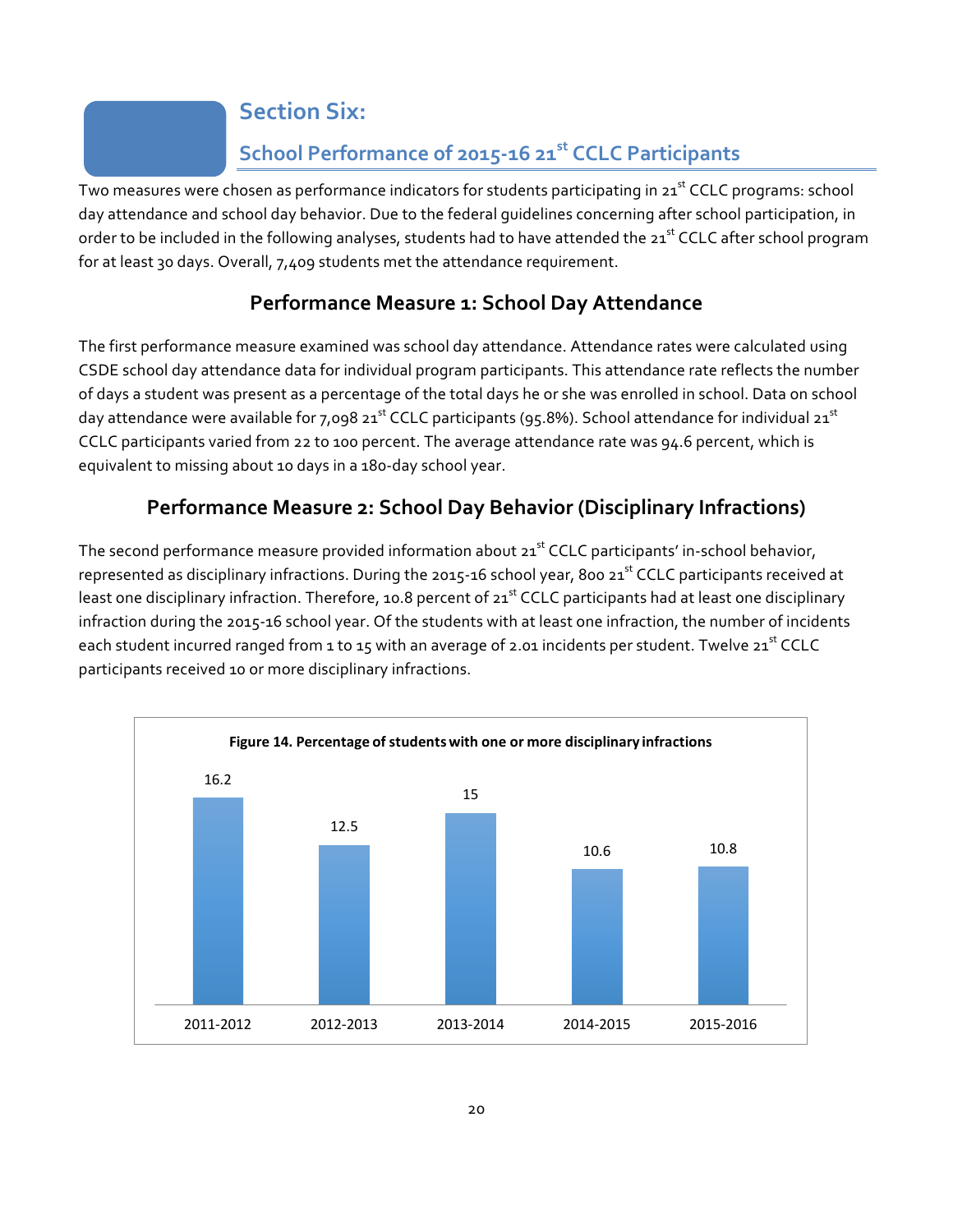### **Section Seven:**

### **Conclusion and Recommendations**

The results of the 2015-16 evaluation of Connecticut  $21^{st}$  CCLCs suggest that programs were operating in a manner that is consistent with both federal and state guidelines. Most programs provided homework help every day and had services in place for students who demonstrated need for remedial assistance. Most sites reached participant attendance targets, and many were exceeding them. However, there was a small proportion of sites that did not meet participant attendance requirements; seven sites did not have their target number of students attend at least 60 percent of their registered days.

This year's results are relevant to several themes identified during previous years' evaluations. These include program availability, age-appropriate youth involvement opportunities, and partnerships between after school programs and schools. These are discussed below.

### **Program Availability**

Over the past five years, 21<sup>st</sup> CCLC sites have made significant efforts to improve site availability by meeting their target number of days open. The results of this evaluation suggest consistent efforts in this regard with only slight variations from year to year. Over the last five years, the sites have been open an average of 123, 130, 124, 125, and 136 days respectively. This year's data further indicate that over half of the sites were open in September with the vast majority of sites being open by January.

### **Age-Appropriate Youth Involvement Opportunities**

In the after school literature, there is evidence to support a link between young peoples' level of involvement in their organizations and positive outcomes. These outcomes include leadership skills, teamwork, communication skills, strategic thinking, self-confidence, personal wellness, enhanced sociopolitical awareness, social capital, social responsibility, and hopefulness (Larson, Walker, & Pearce, 2005).

This year's results suggest that over half of the programs provided opportunities for youth to be involved during program hours. Specifically, over half of the sites allowed students to choose activities they participated in, allowed students to spend additional time on activities of interest, allowed students to initiate projects based on their interests, and allowed students to assume specific responsibilities for running the program on at least a weekly basis.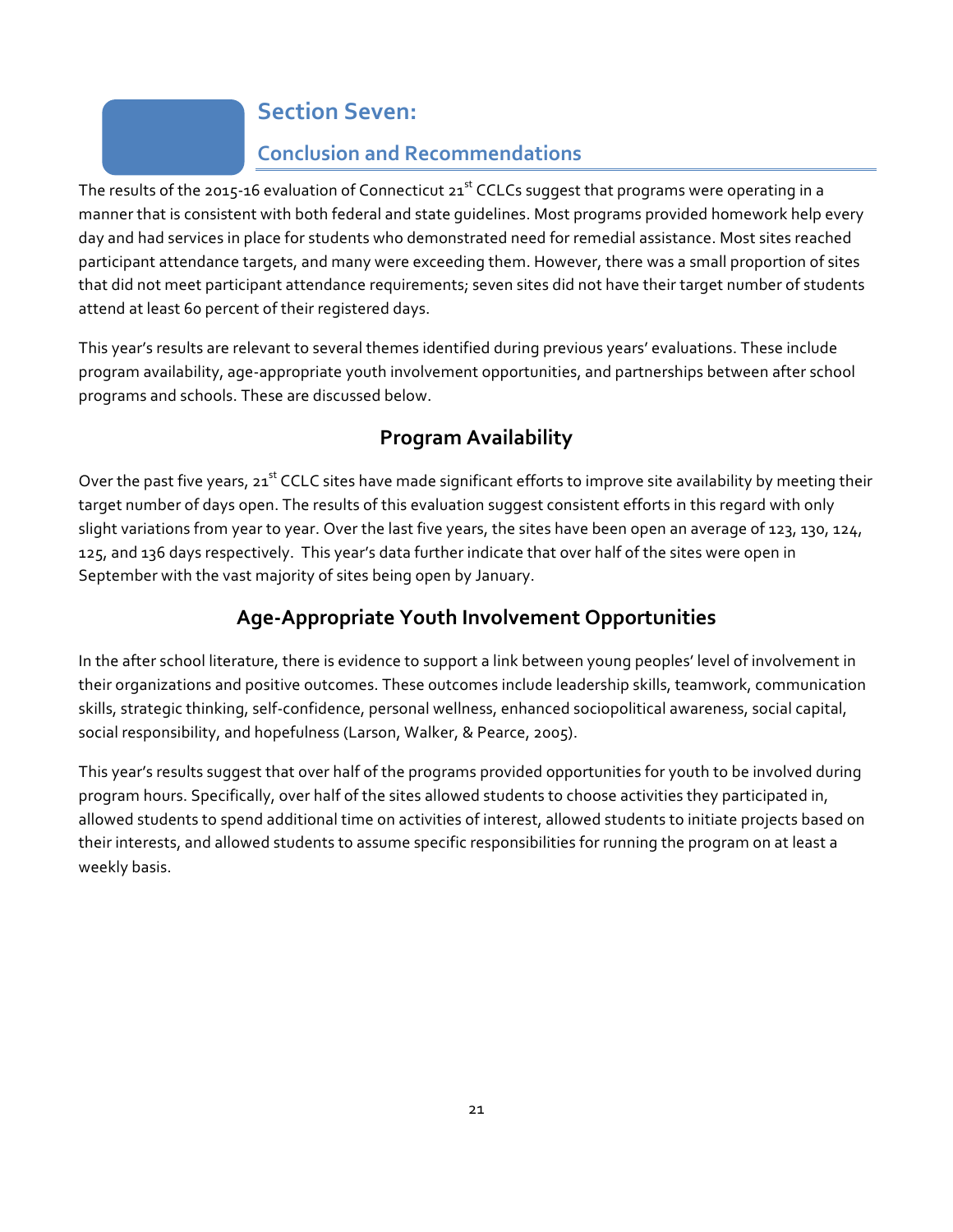### **Partnerships between 21st CCLC Programs and Schools**

The results of the 2015-16 evaluation suggest that sites were, overall, well connected with their partner schools. Less than nine percent of the sites reported any major challenges with their partner school, but the most commonly reported major or minor challenges were access to space within the school building and staffing changes at partner sites. Given the generally high level of collaboration between after school sites and schools, it seems reasonable to expect continued improvements in these areas.

### **Staff Support Systems**

The most commonly utilized forms of support for staff were holding staff meetings, professional development opportunities, and coaching site staff to provide support for other staff members. However, we know little about staff responses to these various support efforts. That is, do staff members experience these efforts as beneficial to them? This is an area for further inquiry.

# **Performance of 21st CCLC Program Participants**

Overall students in the 21<sup>st</sup> CCLC programs attended an average of 94.6 percent of their registered school days which is equivalent to missing about 10 days in a 180-day school year. This is an encouraging finding since attendance during the school day is a necessary first step for educating children and adolescents. As well, only 10.6 percent of the 21<sup>st</sup> CCLC participants incurred a disciplinary infraction across the 2015-16 school year.

Some limitations of the current evaluation should be noted. At the time of this report, there was not a suitable comparison group available for the performance indicators of interest discussed in this report. As a result, it is not possible to conclude if participation in the 21<sup>st</sup> CCLC program led to improved outcomes as compared to a similar group of students who did not participate in the 21<sup>st</sup> CCLC program.

Finally, including other outcome measures to supplement information from the two performance indicators may strengthen future outcome evaluations. Gathering information on students' social and emotional outcomes should be considered for future evaluations, as has been suggested in previous years.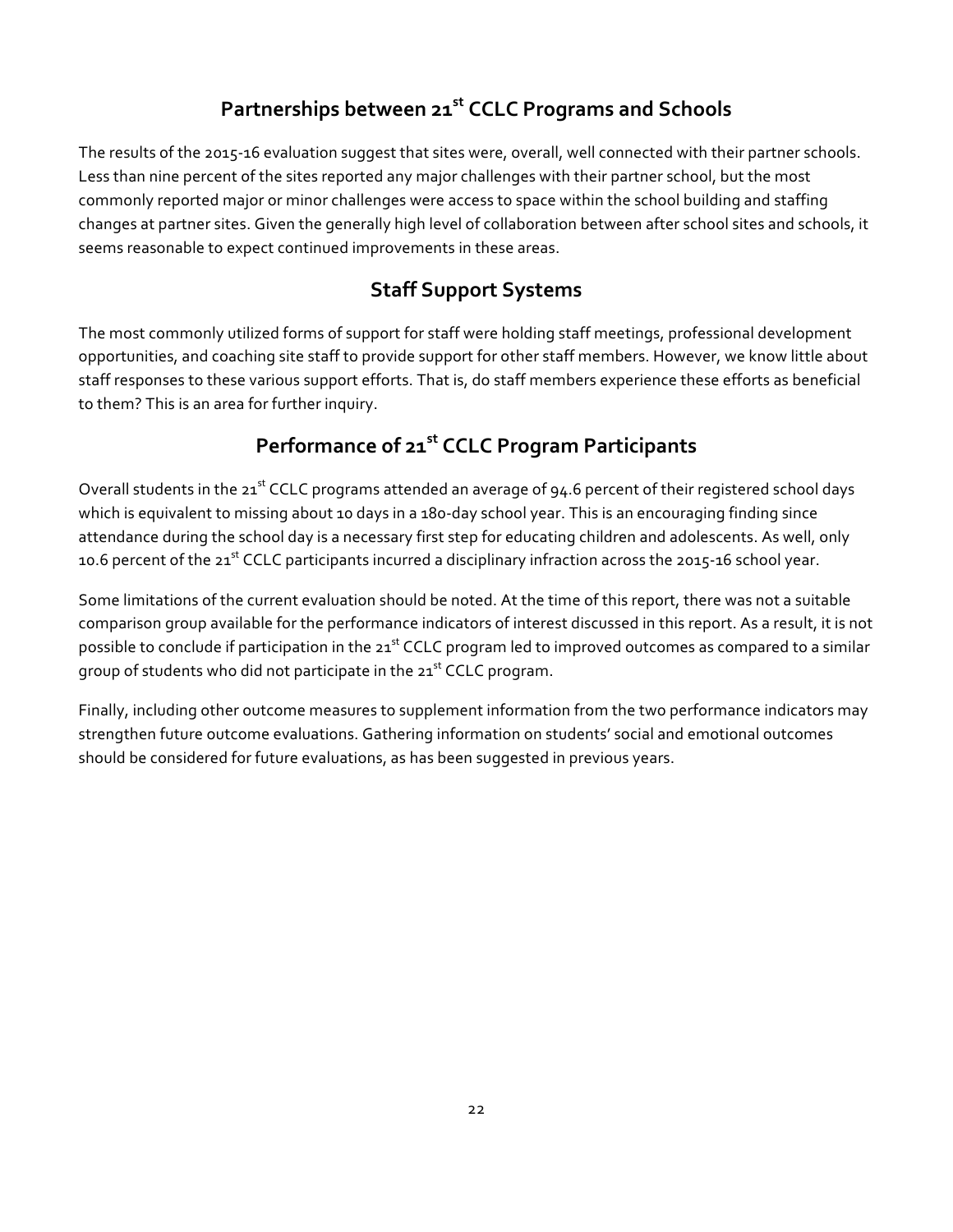#### **Section Eight:**

#### **References**

- Cooper, H., Robinson, J. C., & Patall, E. A. (2006). Does homework improve academic achievement? A synthesis of research, 1987–2003. *Review of Educational Research, 76(*1), 1–62. [Available at http://classtap.pbworks.com/f/Does+Homework+Improve+Achievement.pdf.]
- Eccles, J., & Gootman, J. A. (Eds.). (2002). *Community programs to promote youth development*. Washington, DC: National Academies Press.
- Huang, D., La Torre, D., Harven, A., Huber, L. P., Jiang, L., Leon, S., & Oh, C. (2008). *Identification of key indicators of quality in afterschool programs*. CRESST Report 748. [Available at http://www.cse.ucla.edu/products/reports/R748.pdf.]
- Larson, R., Walker, K., & Pearce, N. (2005). A comparison of youth-driven and adult-driven youth programs: Balancing inputs from youth and adults. *Journal of Community Psychology, 33*(1), 57-74.
- U.S. Department of Education. (2003). *21st Century Community Learning Centers: Non-regulatory guidance*. Prepared by Office of Elementary and Secondary Education, Academic Improvement and Teacher Quality Programs. Washington, DC: Author. [Available at http://www2.ed.gov/programs/21stcclc/guidance2003.pdf.]
- The Elementary and Secondary Education Act as Reauthorized by the No Child Left Behind Act of 2001, 20 U.S.C. § 6319.